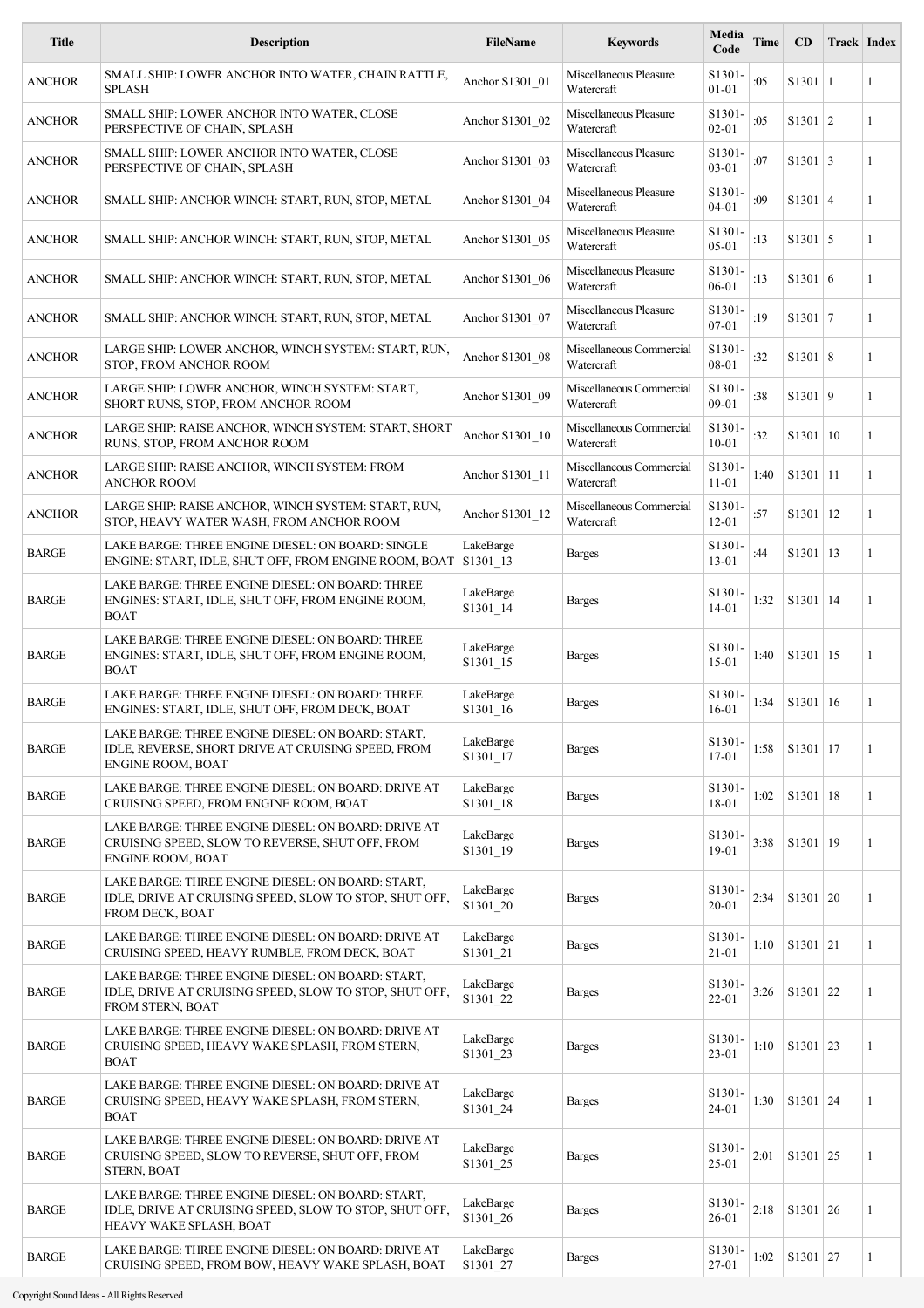| <b>BARGE</b>     | LAKE BARGE: THREE ENGINE DIESEL: ON BOARD: START,<br>IDLE, DRIVE AT FAST SPEED, SLOW TO STOP, SHUT OFF,<br>FROM STERN, BOAT                           | LakeBarge<br>S1301_28                             | <b>Barges</b>                                                         | S1301-<br>28-01                  | 2:42 | S1301   28      | 1 |
|------------------|-------------------------------------------------------------------------------------------------------------------------------------------------------|---------------------------------------------------|-----------------------------------------------------------------------|----------------------------------|------|-----------------|---|
| <b>BARGE</b>     | LAKE BARGE: THREE ENGINE DIESEL: ON BOARD: START,<br>REVERSE, IDLE, SHUT OFF, FROM STERN, BOAT                                                        | LakeBarge<br>S1301_29                             | <b>Barges</b>                                                         | S1301-<br>29-01                  | 1:06 | S1301 29        | 1 |
| <b>BARGE</b>     | LAKE BARGE: THREE ENGINE DIESEL: ON BOARD:<br>ELECTRICAL GENERATOR: START, IDLE, SHUT OFF, BOAT                                                       | LakeBarge<br>S1301_30                             | <b>Barges</b>                                                         | S1301-<br>$30 - 01$              | :43  | S1301   30      | 1 |
| <b>BARGE</b>     | LAKE BARGE: THREE ENGINE DIESEL: ON BOARD: ELECTRIC<br>WINCH: START, RUN, STOP, BOAT                                                                  | LakeBarge<br>S1301_31                             | <b>Barges</b>                                                         | S <sub>1301</sub> .<br>$31 - 01$ | :13  | S1301   31      | 1 |
| <b>BARGE</b>     | LAKE BARGE: THREE ENGINE DIESEL: ON BOARD: ELECTRIC<br>WINCH: START, RUN, STOP, BOAT                                                                  | LakeBarge<br>S1301_32                             | <b>Barges</b>                                                         | S <sub>1301</sub> -<br>$32 - 01$ | :23  | S1301   32      | 1 |
| <b>BARGE</b>     | LAKE BARGE: THREE ENGINE DIESEL: EXTERNAL: APPROACH<br>HEAD ON, SLOW SPEED, SLOW REVERSE TO DOCK, BOAT                                                | LakeBarge<br>S1301_33                             | <b>Barges</b>                                                         | S1301<br>$33 - 01$               | 2:50 | S1301   33      | 1 |
| <b>BARGE</b>     | LAKE BARGE: THREE ENGINE DIESEL: EXTERNAL: PASS BY AT<br>CRUISING SPEED, BOAT                                                                         | LakeBarge<br>S1301_34                             | <b>Barges</b>                                                         | S <sub>1301</sub> .<br>$34 - 01$ | 1:53 | $S1301 \mid 34$ | 1 |
| <b>FIRE BOAT</b> | TWIN ENGINE FIRE BOAT: ON BOARD: START ENGINES, IDLE,<br>SHUT OFF, FROM ENGINE ROOM, TUG BOAT, TUGBOAT                                                | <b>TwinEngineFireBoat</b><br>S1301_35             | Fire Engines, Equipment &<br>Sirens; Fire Boats & Tug<br><b>Boats</b> | S1301-<br>$35 - 01$              | 2:01 | $S1301$ 35      | 1 |
| <b>FIRE BOAT</b> | TWIN ENGINE FIRE BOAT: ON BOARD: START ENGINES AND<br>COMPRESSOR, IDLE, SHUT OFF, FROM ENGINE ROOM, TUG<br>BOAT, TUGBOAT                              | TwinEngineFireBoat<br>S1301_36                    | Fire Engines, Equipment &<br>Sirens; Fire Boats & Tug<br><b>Boats</b> | S1301-<br>$36 - 01$              | 1:26 | S1301   36      | 1 |
| <b>FIRE BOAT</b> | TWIN ENGINE FIRE BOAT: ON BOARD: START ENGINES, IDLE,<br>SHUT OFF, FROM DECK, TUG BOAT, TUGBOAT                                                       | <b>TwinEngineFireBoat</b><br>S1301 37             | Fire Engines, Equipment &<br>Sirens; Fire Boats & Tug<br><b>Boats</b> | S1301-<br>$37 - 01$              | 2:01 | $S1301$ 37      | 1 |
| <b>FIRE BOAT</b> | TWIN ENGINE FIRE BOAT: ON BOARD: IDLE, INCREASE<br>ENGINES TO SLOW SPEED, FROM ENGINE ROOM, TUG BOAT,<br><b>TUGBOAT</b>                               | TwinEngineFireBoat<br>S1301_38                    | Fire Engines, Equipment &<br>Sirens; Fire Boats & Tug<br><b>Boats</b> | S1301<br>38-01                   | 1:38 | S1301   38      | 1 |
| <b>FIRE BOAT</b> | TWIN ENGINE FIRE BOAT: ON BOARD: DRIVE AT SLOW<br>SPEED, STEADY RUMBLE, FROM WHEEL HOUSE, TUG BOAT,<br>TUGBOAT                                        | TwinEngineFireBoat<br>S1301_39                    | Fire Engines, Equipment &<br>Sirens; Fire Boats & Tug<br><b>Boats</b> | S1301-<br>39-01                  | 1:00 | S1301 39        | 1 |
| <b>FIRE BOAT</b> | TWIN ENGINE FIRE BOAT: ON BOARD: IDLE, DRIVE AT SLOW<br>SPEED, WAKE SPLASH, FROM STERN, TUG BOAT, TUGBOAT                                             | TwinEngineFireBoat<br>S1301 40                    | Fire Engines, Equipment &<br>Sirens; Fire Boats & Tug<br><b>Boats</b> | S1301-<br>$40 - 01$              | 1:14 | S1301   40      | 1 |
| <b>FIRE BOAT</b> | TWIN ENGINE FIRE BOAT: ON BOARD: IDLE, DRIVE AT SLOW<br>SPEED, HEAVY WAKE SPLASH, FROM STERN, TUG BOAT,<br>TUGBOAT                                    | <b>TwinEngineFireBoat</b><br>S <sub>1301</sub> 41 | Fire Engines, Equipment &<br>Sirens; Fire Boats & Tug<br><b>Boats</b> | S1301<br>$41 - 01$               | 1:20 | S1301   41      | 1 |
| <b>FIRE BOAT</b> | TWIN ENGINE FIRE BOAT: ON BOARD: START, DRIVE AT<br>MEDIUM SPEED, FROM DECK, TUG BOAT, TUGBOAT                                                        | <b>TwinEngineFireBoat</b><br>S1301_42             | Fire Engines, Equipment &<br>Sirens; Fire Boats & Tug<br><b>Boats</b> | S <sub>1301</sub> -<br>42-01     |      | $2:07$ S1301 42 |   |
| <b>FIRE BOAT</b> | TWIN ENGINE FIRE BOAT: ON BOARD: DRIVE AT MEDIUM<br>SPEED, THROTTLE DOWN TO SLOW SPEED WITH<br>MANEUVERS, FROM DECK, TUG BOAT, TUGBOAT                | TwinEngineFireBoat<br>S1301_43                    | Fire Engines, Equipment &<br>Sirens; Fire Boats & Tug<br><b>Boats</b> | S1301-<br>$43 - 01$              | 1:00 | S1301   43      | 1 |
| <b>FIRE BOAT</b> | TWIN ENGINE FIRE BOAT: ON BOARD: IDLE, DRIVE AT<br>MEDIUM SPEED, HEAVY WAKE SPLASH, FROM STERN, TUG<br>BOAT, TUGBOAT                                  | TwinEngineFireBoat<br>S1301_44                    | Fire Engines, Equipment &<br>Sirens; Fire Boats & Tug<br><b>Boats</b> | S1301-<br>44-01                  | :56  | $S1301$ 44      | 1 |
| <b>FIRE BOAT</b> | TWIN ENGINE FIRE BOAT: ON BOARD: DRIVE AT MEDIUM<br>SPEED, HEAVY WAKE SPLASH, FROM SIDE, TUG BOAT,<br>TUGBOAT                                         | TwinEngineFireBoat<br>S1301_45                    | Fire Engines, Equipment &<br>Sirens; Fire Boats & Tug<br><b>Boats</b> | S1301<br>$45 - 01$               | 1:00 | $S1301$ 45      | 1 |
| <b>FIRE BOAT</b> | TWIN ENGINE FIRE BOAT: ON BOARD: IDLE, INCREASE<br>ENGINES TO FAST SPEED, FROM ENGINE ROOM, TUG BOAT,<br><b>TUGBOAT</b>                               | TwinEngineFireBoat<br>S1301_46                    | Fire Engines, Equipment &<br>Sirens; Fire Boats & Tug<br><b>Boats</b> | S1301-<br>$46 - 01$              | 1:26 | S1301   46      | 1 |
| <b>FIRE BOAT</b> | TWIN ENGINE FIRE BOAT: ON BOARD: DRIVE AT FAST SPEED,<br>THROTTLE DOWN TO SLOW SPEED WITH MANEUVERS, SHUT<br>OFF, FROM ENGINE ROOM, TUG BOAT, TUGBOAT | TwinEngineFireBoat<br>S1301_47                    | Fire Engines, Equipment &<br>Sirens; Fire Boats & Tug<br><b>Boats</b> | S <sub>1301</sub><br>$47 - 01$   | 3:10 | $S1301$ 47      | 1 |
| <b>FIRE BOAT</b> | TWIN ENGINE FIRE BOAT: ON BOARD: DRIVE AT FAST SPEED,<br>STEADY RUMBLE, FROM WHEEL HOUSE, TUG BOAT,<br><b>TUGBOAT</b>                                 | TwinEngineFireBoat<br>S1301 48                    | Fire Engines, Equipment &<br>Sirens; Fire Boats & Tug<br><b>Boats</b> | S1301<br>48-01                   | 1:07 | $S1301$ 48      | 1 |
| <b>FIRE BOAT</b> | TWIN ENGINE FIRE BOAT: ON BOARD: IDLE, DRIVE AT FAST<br>SPEED, HEAVY WAKE SPLASH, FROM STERN, TUG BOAT,<br><b>TUGBOAT</b>                             | TwinEngineFireBoat<br>S1301_49                    | Fire Engines, Equipment &<br>Sirens; Fire Boats & Tug<br><b>Boats</b> | S <sub>1301</sub><br>49-01       | 1:45 | S1301   49      | 1 |
| <b>FIRE BOAT</b> | TWIN ENGINE FIRE BOAT: ON BOARD: DRIVE AT FAST SPEED,<br>THROTTLE DOWN TO SLOW SPEED, HEAVY WAKE SPLASH,<br>FROM STERN, TUG BOAT, TUGBOAT             | TwinEngineFireBoat<br>S1301_50                    | Fire Engines, Equipment &<br>Sirens; Fire Boats & Tug<br><b>Boats</b> | S1301-<br>50-01                  | 1:05 | S1301   50      | 1 |
| <b>FIRE BOAT</b> | TWIN ENGINE FIRE BOAT: ON BOARD: DRIVE AT FAST SPEED,<br>HEAVY WAKE SPLASH, FROM SIDE, TUG BOAT, TUGBOAT                                              | TwinEngineFireBoat<br>S1301_51                    | Fire Engines, Equipment &<br>Sirens; Fire Boats & Tug<br><b>Boats</b> | S1301-<br>$51 - 01$              | 1:20 | $S1301$ 51      | 1 |
| <b>FIRE BOAT</b> | TWIN ENGINE FIRE BOAT: ON BOARD: IDLE, FULL REVERSE,<br>IDLE, FROM STERN, TUG BOAT, TUGBOAT                                                           | TwinEngineFireBoat<br>S1301_52                    | Fire Engines, Equipment &<br>Sirens; Fire Boats & Tug<br><b>Boats</b> | S1301-<br>52-01                  | :58  | $S1301$ 52      | 1 |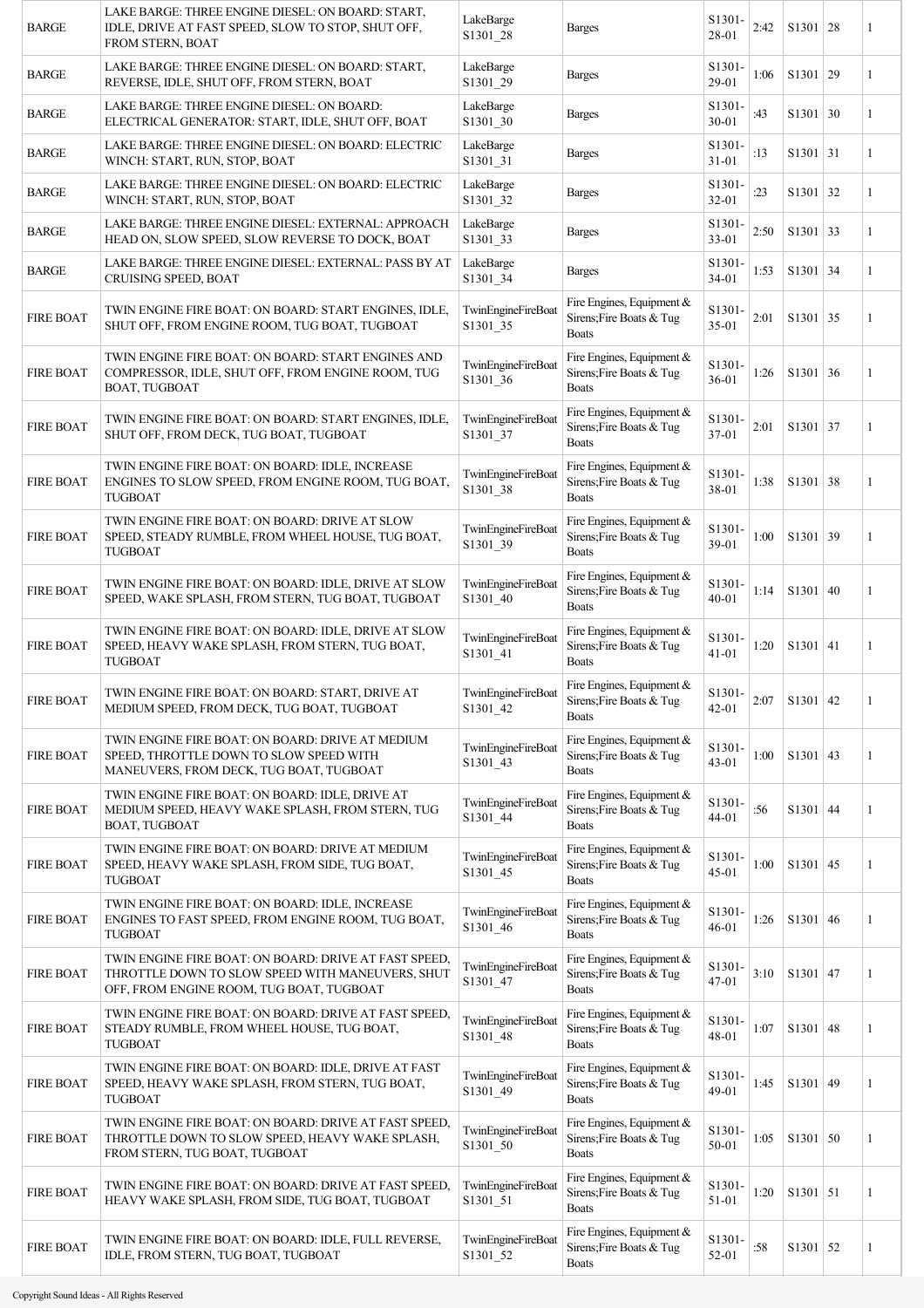| Fire Engines, Equipment &<br>S1301<br>TwinEngineFireBoat<br>TWIN ENGINE FIRE BOAT: ON BOARD: IDLE, MANEUVER<br><b>FIRE BOAT</b><br>Sirens; Fire Boats & Tug<br>$S1301$ 54<br>1:21<br>54-01<br>BACK AND FORTH, IDLE, FROM STERN, TUG BOAT, TUGBOAT<br>S1301_54<br><b>Boats</b><br>Fire Engines, Equipment &<br>S1301-<br>TwinEngineFireBoat<br>TWIN ENGINE FIRE BOAT: ON BOARD: WATER CANNON:<br>Sirens; Fire Boats & Tug<br>$S1301$ 55<br><b>FIRE BOAT</b><br>1:16<br>55-01<br>START, SPRAY, SHUT OFF, HOSE, TUG BOAT, TUGBOAT<br>S1301 55<br><b>Boats</b><br>Fire Engines, Equipment &<br>TwinEngineFireBoat<br>S <sub>1301</sub><br>TWIN ENGINE FIRE BOAT: ON BOARD: WATER CANNON:<br>Sirens; Fire Boats & Tug<br><b>FIRE BOAT</b><br>1:08<br>S1301   56<br>S1301_56<br>56-01<br>START, SPRAY, HOSE, TUG BOAT, TUGBOAT<br><b>Boats</b><br>Fire Engines, Equipment &<br>S1302-<br>TwinEngineFireBoat<br>TWIN ENGINE FIRE BOAT: ON BOARD: AIR COMPRESSOR:<br><b>FIRE BOAT</b><br>Sirens; Fire Boats & Tug<br>:45<br>S1302   1<br>START, RUN, SHUT OFF, TUG BOAT, TUGBOAT<br>S1302 01<br>$01 - 01$<br><b>Boats</b><br>Fire Engines, Equipment &<br>S1302-<br>TwinEngineFireBoat<br>TWIN ENGINE FIRE BOAT: ON BOARD: ELECTRICAL<br><b>FIRE BOAT</b><br>Sirens; Fire Boats & Tug<br>1:21<br>S1302   2<br>$02 - 01$<br>GENERATOR: START, RUN, SHUT OFF, TUG BOAT, TUGBOAT<br>S1302_02<br><b>Boats</b><br>Fire Engines, Equipment &<br>S1302-<br>TWIN ENGINE FIRE BOAT: ON BOARD: HYDRAULIC LIFT ARM:<br>TwinEngineFireBoat | 1<br>1<br>1<br>1<br>1<br>1<br>1 |
|------------------------------------------------------------------------------------------------------------------------------------------------------------------------------------------------------------------------------------------------------------------------------------------------------------------------------------------------------------------------------------------------------------------------------------------------------------------------------------------------------------------------------------------------------------------------------------------------------------------------------------------------------------------------------------------------------------------------------------------------------------------------------------------------------------------------------------------------------------------------------------------------------------------------------------------------------------------------------------------------------------------------------------------------------------------------------------------------------------------------------------------------------------------------------------------------------------------------------------------------------------------------------------------------------------------------------------------------------------------------------------------------------------------------------------------------------------------------------------------------------------------------|---------------------------------|
|                                                                                                                                                                                                                                                                                                                                                                                                                                                                                                                                                                                                                                                                                                                                                                                                                                                                                                                                                                                                                                                                                                                                                                                                                                                                                                                                                                                                                                                                                                                        |                                 |
|                                                                                                                                                                                                                                                                                                                                                                                                                                                                                                                                                                                                                                                                                                                                                                                                                                                                                                                                                                                                                                                                                                                                                                                                                                                                                                                                                                                                                                                                                                                        |                                 |
|                                                                                                                                                                                                                                                                                                                                                                                                                                                                                                                                                                                                                                                                                                                                                                                                                                                                                                                                                                                                                                                                                                                                                                                                                                                                                                                                                                                                                                                                                                                        |                                 |
|                                                                                                                                                                                                                                                                                                                                                                                                                                                                                                                                                                                                                                                                                                                                                                                                                                                                                                                                                                                                                                                                                                                                                                                                                                                                                                                                                                                                                                                                                                                        |                                 |
|                                                                                                                                                                                                                                                                                                                                                                                                                                                                                                                                                                                                                                                                                                                                                                                                                                                                                                                                                                                                                                                                                                                                                                                                                                                                                                                                                                                                                                                                                                                        |                                 |
| <b>FIRE BOAT</b><br>Sirens; Fire Boats & Tug<br>:56<br>$S1302 \mid 3$<br>$03 - 01$<br>S1302_03<br>LIFTING RESCUE BOAT INTO WATER, TUG BOAT, TUGBOAT<br><b>Boats</b>                                                                                                                                                                                                                                                                                                                                                                                                                                                                                                                                                                                                                                                                                                                                                                                                                                                                                                                                                                                                                                                                                                                                                                                                                                                                                                                                                    |                                 |
| Fire Engines, Equipment &<br>S1302-<br>TWIN ENGINE FIRE BOAT: ON BOARD: SIREN: CONSTANT<br><b>TwinEngineFireBoat</b><br><b>FIRE BOAT</b><br>Sirens; Fire Boats & Tug<br>:21<br>$S1302 \mid 4$<br>$04 - 01$<br>WAILING, TUG BOAT, TUGBOAT<br>S1302_04<br><b>Boats</b>                                                                                                                                                                                                                                                                                                                                                                                                                                                                                                                                                                                                                                                                                                                                                                                                                                                                                                                                                                                                                                                                                                                                                                                                                                                   |                                 |
| Fire Engines, Equipment &<br>TWIN ENGINE FIRE BOAT: ON BOARD: SIREN: CONSTANT<br>S1302-<br>TwinEngineFireBoat<br><b>FIRE BOAT</b><br>Sirens; Fire Boats & Tug<br>:14<br>$S1302 \mid 5$<br>$05 - 01$<br>WAILING, SEVERAL STYLES, TUG BOAT, TUGBOAT<br>S1302_05<br><b>Boats</b>                                                                                                                                                                                                                                                                                                                                                                                                                                                                                                                                                                                                                                                                                                                                                                                                                                                                                                                                                                                                                                                                                                                                                                                                                                          | 1                               |
| Fire Engines, Equipment &<br>S1302-<br>TWIN ENGINE FIRE BOAT: ON BOARD: CLIMB UP METAL<br>TwinEngineFireBoat<br><b>FIRE BOAT</b><br>Sirens; Fire Boats & Tug<br>:05<br>S1302   6<br>06-01<br>STAIRS, TUG BOAT, TUGBOAT<br>S1302_06<br><b>Boats</b>                                                                                                                                                                                                                                                                                                                                                                                                                                                                                                                                                                                                                                                                                                                                                                                                                                                                                                                                                                                                                                                                                                                                                                                                                                                                     | 1                               |
| Fire Engines, Equipment &<br>S1302-<br>TWIN ENGINE FIRE BOAT: ON BOARD: CLIMB DOWN METAL<br>TwinEngineFireBoat<br><b>FIRE BOAT</b><br>Sirens; Fire Boats & Tug<br>:05<br>$S1302$ 7<br>$07 - 01$<br>STAIRS, TUG BOAT, TUGBOAT<br>S1302 07<br><b>Boats</b>                                                                                                                                                                                                                                                                                                                                                                                                                                                                                                                                                                                                                                                                                                                                                                                                                                                                                                                                                                                                                                                                                                                                                                                                                                                               | 1                               |
| TWIN ENGINE FIRE BOAT: EXTERNAL: START, REVERSE<br>Fire Engines, Equipment &<br>S1302-<br>TwinEngineFireBoat<br>Sirens; Fire Boats & Tug<br>S1302   8<br><b>FIRE BOAT</b><br>AWAY FROM DOCK, TURN AND PULL AWAY STRAIGHT, TUG<br>2:30<br>08-01<br>S1302_08<br>BOAT, TUGBOAT<br><b>Boats</b>                                                                                                                                                                                                                                                                                                                                                                                                                                                                                                                                                                                                                                                                                                                                                                                                                                                                                                                                                                                                                                                                                                                                                                                                                            | 1                               |
| Fire Engines, Equipment &<br>TWIN ENGINE FIRE BOAT: EXTERNAL: PASS BY AT FAST<br>TwinEngineFireBoat<br>S1302-<br><b>FIRE BOAT</b><br>Sirens; Fire Boats & Tug<br>S1302   9<br>:47<br>09-01<br><b>SPEED</b><br>S1302 09<br><b>Boats</b>                                                                                                                                                                                                                                                                                                                                                                                                                                                                                                                                                                                                                                                                                                                                                                                                                                                                                                                                                                                                                                                                                                                                                                                                                                                                                 | 1                               |
| Fire Engines, Equipment &<br><b>TwinEngineFireBoat</b><br>S1302-<br>TWIN ENGINE FIRE BOAT: EXTERNAL: PASS BY AT FAST<br><b>FIRE BOAT</b><br>Sirens; Fire Boats & Tug<br>:40<br>S1302   10<br>S1302_10<br>$10 - 01$<br>SPEED, TUG BOAT, TUGBOAT<br><b>Boats</b>                                                                                                                                                                                                                                                                                                                                                                                                                                                                                                                                                                                                                                                                                                                                                                                                                                                                                                                                                                                                                                                                                                                                                                                                                                                         | 1                               |
| <b>FISHING</b><br>S1302-<br>OCEAN FISHING TRAWLER: 150 HP INBOARD: ON BOARD:<br>OceanFishingTrawle<br><b>Fishing Trawlers</b><br>1:01<br>$S1302$   11<br><b>TRAWLER</b><br>S1302_11<br>$11 - 01$<br>START, IDLE, SHUT OFF, FROM DECK, BOAT                                                                                                                                                                                                                                                                                                                                                                                                                                                                                                                                                                                                                                                                                                                                                                                                                                                                                                                                                                                                                                                                                                                                                                                                                                                                             | $\mathbf{1}$                    |
| <b>FISHING</b><br>OCEAN FISHING TRAWLER: 150 HP INBOARD: ON BOARD:<br>OceanFishingTrawle<br>S1302-<br><b>Fishing Trawlers</b><br>S1302 12<br>:41<br><b>TRAWLER</b><br>$12 - 01$<br>START, IDLE, SHUT OFF, FROM CABIN, BOAT<br>S1302_12                                                                                                                                                                                                                                                                                                                                                                                                                                                                                                                                                                                                                                                                                                                                                                                                                                                                                                                                                                                                                                                                                                                                                                                                                                                                                 | $\mathbf{1}$                    |
| OCEAN FISHING TRAWLER: 150 HP INBOARD: ON BOARD:<br><b>FISHING</b><br>OceanFishingTrawle<br>S1302-<br><b>Fishing Trawlers</b><br>$S1302$   13<br>START, IDLE, DRIVE AT SLOW SPEED, STOP, SHUT OFF, FROM<br>1:44<br><b>TRAWLER</b><br>S1302_13<br>$13 - 01$<br>DECK, BOAT                                                                                                                                                                                                                                                                                                                                                                                                                                                                                                                                                                                                                                                                                                                                                                                                                                                                                                                                                                                                                                                                                                                                                                                                                                               | 1                               |
| OCEAN FISHING TRAWLER: 150 HP INBOARD: ON BOARD:<br><b>FISHING</b><br>S1302-<br>OceanFishingTrawle<br><b>Fishing Trawlers</b><br>S1302 14<br>START, REVERSE, DRIVE AT SLOW SPEED, REVERSE, SHUT<br>1:45<br><b>TRAWLER</b><br>S1302 14<br>14-01<br>OFF, FROM DECK, BOAT                                                                                                                                                                                                                                                                                                                                                                                                                                                                                                                                                                                                                                                                                                                                                                                                                                                                                                                                                                                                                                                                                                                                                                                                                                                 | 1                               |
| OCEAN FISHING TRAWLER: 150 HP INBOARD: ON BOARD:<br><b>FISHING</b><br>S1302-<br>OceanFishingTrawle<br><b>Fishing Trawlers</b><br>2:00<br>S1302   15<br>START, IDLE, DRIVE AT SLOW SPEED, STOP, SHUT OFF, FROM<br><b>TRAWLER</b><br>S1302_15<br>$15 - 01$<br>CABIN, BOAT                                                                                                                                                                                                                                                                                                                                                                                                                                                                                                                                                                                                                                                                                                                                                                                                                                                                                                                                                                                                                                                                                                                                                                                                                                                | 1                               |
| OCEAN FISHING TRAWLER: 150 HP INBOARD: ON BOARD:<br><b>FISHING</b><br>S1302-<br>OceanFishingTrawle<br><b>Fishing Trawlers</b><br>1:37<br>S1302 16<br>START, REVERSE, DRIVE AT SLOW SPEED, REVERSE, SHUT<br><b>TRAWLER</b><br>$16 - 01$<br>S1302 16<br>OFF, FROM CABIN, BOAT                                                                                                                                                                                                                                                                                                                                                                                                                                                                                                                                                                                                                                                                                                                                                                                                                                                                                                                                                                                                                                                                                                                                                                                                                                            | 1                               |
| <b>FISHING</b><br>OCEAN FISHING TRAWLER: 150 HP INBOARD: ON BOARD:<br>OceanFishingTrawle<br>S1302-<br><b>Fishing Trawlers</b><br>:30<br>S1302 17<br>$17 - 01$<br><b>TRAWLER</b><br>DRIVE AT SLOW SPEED, HEAVY WAKE SPLASH, BOAT<br>S1302 17                                                                                                                                                                                                                                                                                                                                                                                                                                                                                                                                                                                                                                                                                                                                                                                                                                                                                                                                                                                                                                                                                                                                                                                                                                                                            | 1                               |
| <b>FISHING</b><br>OCEAN FISHING TRAWLER: 150 HP INBOARD: ON BOARD:<br>OceanFishingTrawle<br>S1302-<br><b>Fishing Trawlers</b><br>:50<br>S1302 18<br><b>TRAWLER</b><br>18-01<br>DRIVE AT SLOW SPEED, HEAVY WAKE SPLASH, BOAT<br>S1302 18                                                                                                                                                                                                                                                                                                                                                                                                                                                                                                                                                                                                                                                                                                                                                                                                                                                                                                                                                                                                                                                                                                                                                                                                                                                                                | $\mathbf{1}$                    |
| OCEAN FISHING TRAWLER: 150 HP INBOARD: ON BOARD:<br><b>FISHING</b><br>OceanFishingTrawle<br>S1302-<br><b>Fishing Trawlers</b><br>S1302 19<br>START, IDLE, DRIVE AT MEDIUM SPEED, STOP, SHUT OFF,<br>2:01<br>S1302_19<br><b>TRAWLER</b><br>19-01<br>FROM DECK, BOAT                                                                                                                                                                                                                                                                                                                                                                                                                                                                                                                                                                                                                                                                                                                                                                                                                                                                                                                                                                                                                                                                                                                                                                                                                                                     | 1                               |
| OCEAN FISHING TRAWLER: 150 HP INBOARD: ON BOARD:<br><b>FISHING</b><br>OceanFishingTrawle<br>S1302-<br><b>Fishing Trawlers</b><br>S1302   20<br>START, REVERSE, DRIVE AT MEDIUM SPEED, REVERSE, SHUT<br>1:45<br><b>TRAWLER</b><br>S1302_20<br>$20 - 01$<br>OFF, FROM DECK, BOAT                                                                                                                                                                                                                                                                                                                                                                                                                                                                                                                                                                                                                                                                                                                                                                                                                                                                                                                                                                                                                                                                                                                                                                                                                                         | 1                               |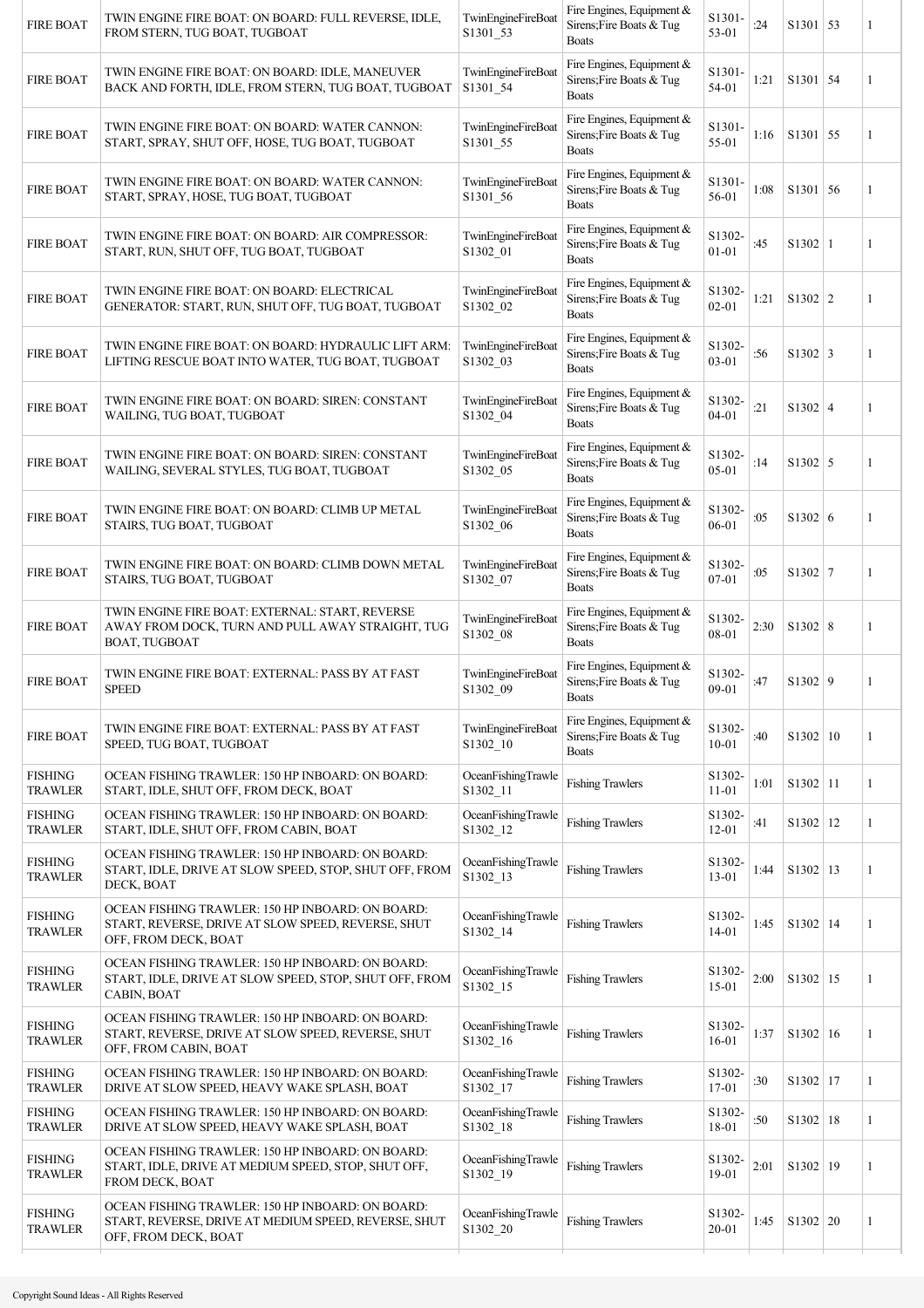| <b>FISHING</b><br><b>TRAWLER</b> | OCEAN FISHING TRAWLER: 150 HP INBOARD: ON BOARD:<br>START, IDLE, DRIVE AT MEDIUM SPEED, SLOW TO STOP,<br>SHUT OFF, FROM CABIN, BOAT       | OceanFishingTrawle<br>S1302 21     | <b>Fishing Trawlers</b>                | S1302-<br>$21 - 01$          | 2:00 | S1302   21 | 1 |
|----------------------------------|-------------------------------------------------------------------------------------------------------------------------------------------|------------------------------------|----------------------------------------|------------------------------|------|------------|---|
| <b>FISHING</b><br><b>TRAWLER</b> | OCEAN FISHING TRAWLER: 150 HP INBOARD: ON BOARD:<br>START, REVERSE, DRIVE AT MEDIUM SPEED, SLOW TO<br>REVERSE, SHUT OFF, FROM CABIN, BOAT | OceanFishingTrawle<br>S1302 22     | <b>Fishing Trawlers</b>                | S1302-<br>22-01              | 2:18 | S1302 22   | 1 |
| <b>FISHING</b><br>TRAWLER        | OCEAN FISHING TRAWLER: 150 HP INBOARD: ON BOARD:<br>DRIVE AT MEDIUM SPEED, HEAVY WAKE SPLASH, BOAT                                        | OceanFishingTrawle<br>S1302 23     | <b>Fishing Trawlers</b>                | S1302-<br>$23 - 01$          | :34  | S1302 23   | 1 |
| <b>FISHING</b><br><b>TRAWLER</b> | OCEAN FISHING TRAWLER: 150 HP INBOARD: ON BOARD:<br>DRIVE AT MEDIUM SPEED, HEAVY WAKE SPLASH, BOAT                                        | OceanFishingTrawle<br>S1302 24     | <b>Fishing Trawlers</b>                | S1302-<br>$24 - 01$          | 1:00 | S1302   24 | 1 |
| <b>FISHING</b><br><b>TRAWLER</b> | OCEAN FISHING TRAWLER: 150 HP INBOARD: ON BOARD:<br>START, IDLE, DRIVE AT FAST SPEED, STOP, SHUT OFF, FROM<br>DECK, BOAT                  | OceanFishingTrawle<br>S1302_25     | <b>Fishing Trawlers</b>                | S1302-<br>$25 - 01$          | 2:03 | S1302   25 | 1 |
| <b>FISHING</b><br><b>TRAWLER</b> | OCEAN FISHING TRAWLER: 150 HP INBOARD: ON BOARD:<br>START, REVERSE, DRIVE AT FAST SPEED, REVERSE, SHUT<br>OFF, FROM DECK, BOAT            | OceanFishingTrawle<br>S1302 26     | <b>Fishing Trawlers</b>                | S1302-<br>$26 - 01$          | 1:52 | S1302   26 | 1 |
| <b>FISHING</b><br><b>TRAWLER</b> | OCEAN FISHING TRAWLER: 150 HP INBOARD: ON BOARD:<br>START, IDLE, DRIVE AT FAST SPEED, SLOW TO STOP, SHUT<br>OFF, FROM CABIN, BOAT         | OceanFishingTrawle<br>S1302_27     | <b>Fishing Trawlers</b>                | S1302-<br>27-01              | 2:00 | S1302   27 | 1 |
| <b>FISHING</b><br><b>TRAWLER</b> | OCEAN FISHING TRAWLER: 150 HP INBOARD: ON BOARD:<br>START, REVERSE, DRIVE AT FAST SPEED, SLOW TO REVERSE,<br>SHUT OFF, FROM CABIN, BOAT   | OceanFishingTrawle<br>S1302 28     | <b>Fishing Trawlers</b>                | S1302-<br>28-01              | 1:44 | S1302   28 | 1 |
| <b>FISHING</b><br><b>TRAWLER</b> | OCEAN FISHING TRAWLER: 150 HP INBOARD: ON BOARD:<br>START, IDLE, DRIVE AT VARIOUS SPEEDS, STOP, SHUT OFF,<br>FROM DECK, BOAT              | OceanFishingTrawle<br>S1302_29     | <b>Fishing Trawlers</b>                | S1302-<br>29-01              | 3:33 | S1302   29 | 1 |
| <b>FISHING</b><br><b>TRAWLER</b> | OCEAN FISHING TRAWLER: 150 HP INBOARD: ON BOARD:<br>START, IDLE, DRIVE AT VARIOUS SPEEDS, STOP, SHUT OFF,<br>FROM CABIN, BOAT             | OceanFishingTrawle<br>S1302 30     | <b>Fishing Trawlers</b>                | S1302-<br>$30 - 01$          | 2:46 | S1302   30 | 1 |
| <b>FISHING</b><br><b>TRAWLER</b> | OCEAN FISHING TRAWLER: 150 HP INBOARD: ON BOARD:<br>DRIVE AT FAST SPEED, HEAVY WAKE SPLASH, BOAT                                          | OceanFishingTrawle<br>S1302 31     | <b>Fishing Trawlers</b>                | S1302-<br>$31 - 01$          | :45  | $S1302$ 31 | 1 |
| <b>FISHING</b><br><b>TRAWLER</b> | OCEAN FISHING TRAWLER: 150 HP INBOARD: ON BOARD:<br>DRIVE AT FAST SPEED, HEAVY WAKE SPLASH, BOAT                                          | OceanFishingTrawle<br>S1302 32     | <b>Fishing Trawlers</b>                | S1302-<br>32-01              | 1:00 | S1302 32   | 1 |
| <b>HARBOUR,</b><br><b>PORT</b>   | SHIP PORT: HEAVY INDUSTRIAL BACKGROUND, MOTORS,<br>TRACTORS                                                                               | HarbourPort<br>S1302_33            | Harbors & Beaches                      | S1302-<br>$33 - 01$          | 2:00 | S1302 33   | 1 |
| <b>HYDROFOIL</b>                 | LARGE PASSENGER HYDROFOIL: ON BOARD, INTERNAL:<br>ENGINES IDLING, FROM PASSENGER CABIN, SHIP                                              | Hydrofoil<br>S1302 34              | Miscellaneous Commercial<br>Watercraft | S1302-<br>34-01              | 1:30 | S1302 34   | 1 |
|                                  | LARGE PASSENGER HYDROFOIL: ON BOARD, INTERNAL:<br>HYDROFOIL   IDLE, DRIVE AT SLOW SPEED, SLOW TO IDLE, FROM<br>PASSENGER CABIN, SHIP      | Hydrofoil<br>S <sub>1302</sub> _35 | Miscellaneous Commercial<br>Watercraft | S <sub>1302</sub> -<br>35-01 | 2:23 | $S1302$ 35 |   |
|                                  | LARGE PASSENGER HYDROFOIL: ON BOARD, INTERNAL:<br>HYDROFOIL   IDLE, DRIVE AT SLOW SPEED, SLOW TO IDLE, FROM ENGINE<br>DECK, SHIP          | Hydrofoil<br>S1302_36              | Miscellaneous Commercial<br>Watercraft | S1302-<br>$36 - 01$          | 2:17 | S1302 36   | 1 |
|                                  | LARGE PASSENGER HYDROFOIL: ON BOARD, INTERNAL:<br>HYDROFOIL   IDLE, DRIVE AT FAST SPEED, SLOW TO IDLE, FROM<br>PASSENGER CABIN, SHIP      | Hydrofoil<br>S1302_37              | Miscellaneous Commercial<br>Watercraft | S1302-<br>37-01              | 3:42 | S1302 37   | 1 |
|                                  | LARGE PASSENGER HYDROFOIL: ON BOARD, INTERNAL:<br>HYDROFOIL   IDLE, DRIVE AT FAST SPEED, SLOW TO IDLE, FROM ENGINE<br>DECK, SHIP          | Hydrofoil<br>S1302 38              | Miscellaneous Commercial<br>Watercraft | S1302-<br>38-01              | 3:14 | S1302 38   | 1 |
| <b>HYDROFOIL</b>                 | LARGE PASSENGER HYDROFOIL: ON BOARD, INTERNAL:<br>DRIVE AT FAST SPEED, FROM OUTSIDE ENGINE ROOM, SHIP                                     | Hydrofoil<br>S1302_39              | Miscellaneous Commercial<br>Watercraft | S1302-<br>39-01              | 1:00 | S1302 39   | 1 |
|                                  | LARGE PASSENGER HYDROFOIL: ON BOARD, INTERNAL:<br>HYDROFOIL GYRO ROOM: CONSTANT ROAR WITH TURBINE WHINE, FULL<br>THROTTLE, SHIP           | Hydrofoil<br>S1302_40              | Miscellaneous Commercial<br>Watercraft | S1302-<br>$40 - 01$          | 1:02 | S1302   40 | 1 |
|                                  | LARGE PASSENGER HYDROFOIL: ON BOARD, INTERNAL:<br>HYDROFOIL GYRO ROOM: CONSTANT TURBINE WHINE, CLOSE<br>PERSPECTIVE, SHIP                 | Hydrofoil<br>S1302 41              | Miscellaneous Commercial<br>Watercraft | S1302-<br>$41 - 01$          | 1:00 | $S1302$ 41 | 1 |
| <b>HYDROFOIL</b>                 | LARGE PASSENGER HYDROFOIL: ON BOARD, INTERNAL:<br>GENERATOR, RUNNING, SHIP                                                                | Hydrofoil<br>S1302_42              | Miscellaneous Commercial<br>Watercraft | S1302-<br>$42 - 01$          | 1:00 | $S1302$ 42 | 1 |
| <b>HYDROFOIL</b>                 | LARGE PASSENGER HYDROFOIL: ON BOARD, EXTERNAL:<br>IDLE, FROM EXHAUST, SHIP                                                                | Hydrofoil<br>S1302_43              | Miscellaneous Commercial<br>Watercraft | S1302-<br>$43 - 01$          | :49  | $S1302$ 43 | 1 |
| <b>HYDROFOIL</b>                 | LARGE PASSENGER HYDROFOIL: ON BOARD, EXTERNAL:<br>DRIVE AT SLOW SPEED, FROM EXHAUST, SHIP                                                 | Hydrofoil<br>S1302_44              | Miscellaneous Commercial<br>Watercraft | S1302-<br>$44 - 01$          | 1:00 | $S1302$ 44 | 1 |
| <b>HYDROFOIL</b>                 | LARGE PASSENGER HYDROFOIL: ON BOARD, EXTERNAL:<br>IDLE, DRIVE AT FAST SPEED, SLOW TO IDLE, SHIP                                           | Hydrofoil<br>S1302_45              | Miscellaneous Commercial<br>Watercraft | S1302-<br>45-01              | 2:53 | $S1302$ 45 | 1 |
| <b>HYDROFOIL</b>                 | LARGE PASSENGER HYDROFOIL: ON BOARD, EXTERNAL:<br>DRIVE AT FAST SPEED, FROM EXHAUST, SHIP                                                 | Hydrofoil<br>S1302_46              | Miscellaneous Commercial<br>Watercraft | S1302-<br>$46 - 01$          | :51  | S1302   46 | 1 |
| <b>HYDROFOIL</b>                 | LARGE PASSENGER HYDROFOIL: ON BOARD, EXTERNAL:<br>DRIVE AT FAST SPEED, FROM FOILS, SHIP                                                   | Hydrofoil<br>S1302_47              | Miscellaneous Commercial<br>Watercraft | S1302-<br>47-01              | 1:37 | $S1302$ 47 | 1 |
|                                  |                                                                                                                                           |                                    |                                        |                              |      |            |   |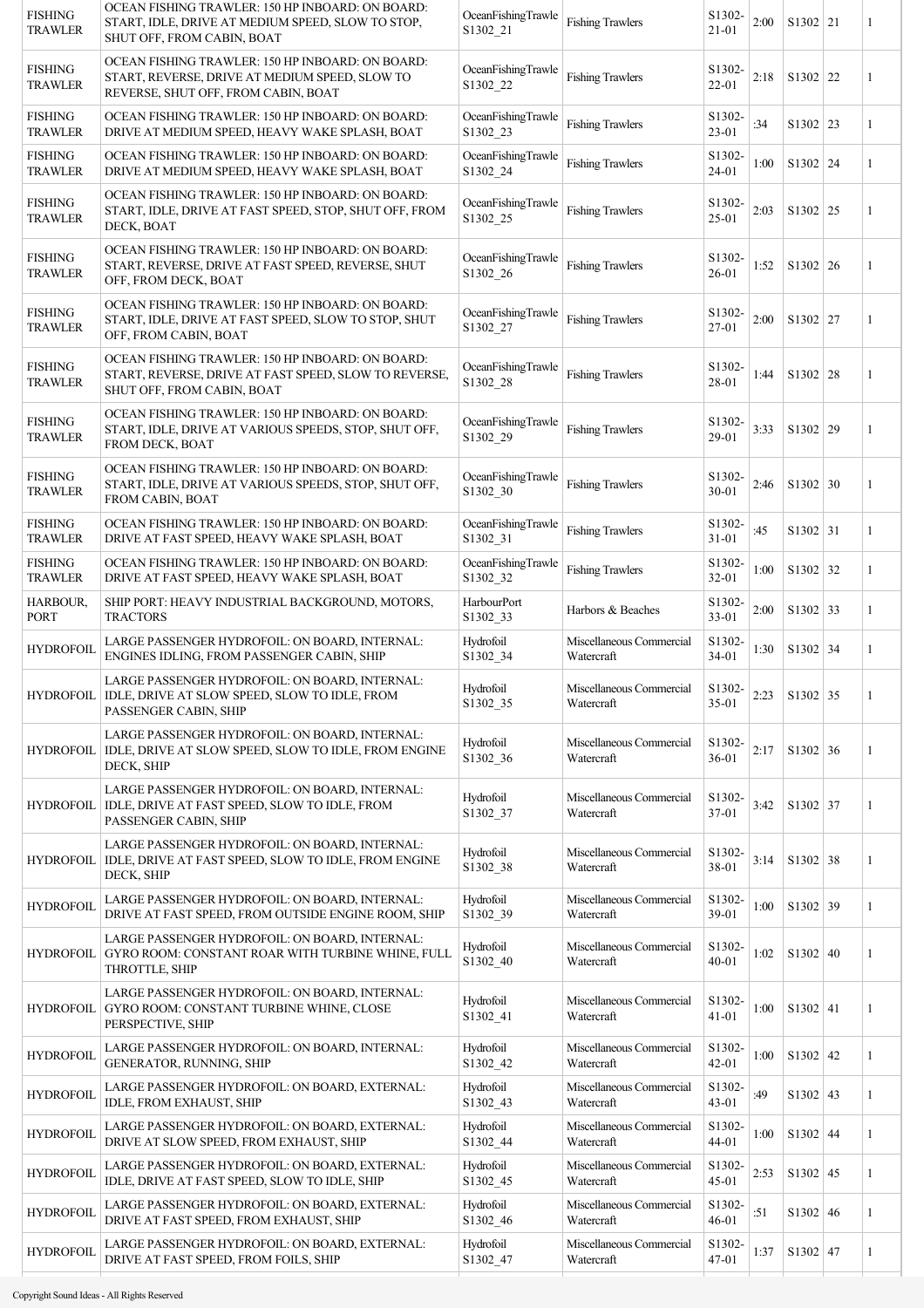| <b>HYDROFOIL</b>                | LARGE PASSENGER HYDROFOIL: ON BOARD, EXTERNAL:<br>IDLE, DRIVE AT FAST SPEED, SLOW TO IDLE, HEAVY WAKE<br>SPLASH, SHIP | Hydrofoil<br>S1302_48     | Miscellaneous Commercial<br>Watercraft | S1302-<br>48-01     | 3:35 | $S1302$ 48              | 1            |
|---------------------------------|-----------------------------------------------------------------------------------------------------------------------|---------------------------|----------------------------------------|---------------------|------|-------------------------|--------------|
| ICE<br><b>BREAKER</b>           | ICE BREAKING BOAT: ON BOARD: SLOW SPEED THROUGH<br>THICK ICE, SHIP                                                    | IceBreaker<br>S1303_01    | Miscellaneous Commercial<br>Watercraft | S1303-<br>$01 - 01$ | 1:05 | S1303 1                 | 1            |
| ICE<br><b>BREAKER</b>           | ICE BREAKING BOAT: ON BOARD: SLOW SPEED THROUGH<br>THICK ICE, SHIP                                                    | IceBreaker<br>S1303_02    | Miscellaneous Commercial<br>Watercraft | S1303-<br>$02 - 01$ | 1:30 | $\vert$ S1303 $\vert$ 2 | 1            |
| ICE<br><b>BREAKER</b>           | ICE BREAKING BOAT: ON BOARD: SLOW SPEED THROUGH<br>THICK ICE, SHIP                                                    | IceBreaker<br>S1303_03    | Miscellaneous Commercial<br>Watercraft | S1303-<br>$03 - 01$ | 1:47 | $S1303 \mid 3$          | 1            |
| ICE<br><b>BREAKER</b>           | ICE BREAKING BOAT: ON BOARD: SLOW SPEED THROUGH<br>OPEN WATER, CRASHING THROUGH THICK ICE, SHIP                       | IceBreaker<br>S1303_04    | Miscellaneous Commercial<br>Watercraft | S1303-<br>$04 - 01$ | :53  | $S1303 \mid 4$          | 1            |
| ICE<br><b>BREAKER</b>           | ICE BREAKING BOAT: ON BOARD: SLOW SPEED THROUGH<br>THIN ICE, SHIP                                                     | IceBreaker<br>S1303_05    | Miscellaneous Commercial<br>Watercraft | S1303-<br>$05-01$   | 1:10 | $S1303 \mid 5$          | 1            |
| ICE<br><b>BREAKER</b>           | ICE BREAKING BOAT: ON BOARD: SLOW SPEED THROUGH<br>THIN ICE, SHIP                                                     | IceBreaker<br>S1303_06    | Miscellaneous Commercial<br>Watercraft | S1303-<br>$06 - 01$ | 1:30 | $\vert$ S1303 $\vert$ 6 | 1            |
| ICE<br><b>BREAKER</b>           | ICE BREAKING BOAT: ON BOARD: SLOW SPEED THROUGH<br>THICK ICE, FROM HULL INTERIOR, SHIP                                | IceBreaker<br>S1303_07    | Miscellaneous Commercial<br>Watercraft | S1303-<br>$07 - 01$ | 1:12 | S1303 7                 | 1            |
| ICE<br><b>BREAKER</b>           | ICE BREAKING BOAT: ON BOARD: SLOW SPEED THROUGH<br>THIN ICE, FROM HULL INTERIOR, SHIP                                 | IceBreaker<br>S1303_08    | Miscellaneous Commercial<br>Watercraft | S1303-<br>08-01     | :40  | S1303   8               | 1            |
| ICE<br><b>BREAKER</b>           | ICE BREAKING BOAT: ON BOARD: SLOW SPEED THROUGH<br>THIN ICE, FROM HULL INTERIOR, SHIP                                 | IceBreaker<br>S1303_09    | Miscellaneous Commercial<br>Watercraft | S1303-<br>09-01     | 1:17 | S1303   9               | $\mathbf{1}$ |
| <b>LIFT</b><br><b>BRIDGE</b>    | WARNING BELL RINGING, BACKGROUND TRAFFIC IDLING                                                                       | LiftBridge<br>S1303_10    | <b>Traffic Ambiences</b>               | S1303-<br>$10 - 01$ | :20  | S1303   10              | 1            |
| <b>LIFT</b><br><b>BRIDGE</b>    | WARNING BELL RINGING, BACKGROUND TRAFFIC IDLING,<br><b>BRIDGE LOWERS</b>                                              | LiftBridge<br>S1303_11    | <b>Traffic Ambiences</b>               | S1303-<br>$11 - 01$ | :26  | S1303   11              | $\mathbf{1}$ |
| <b>MORSE</b><br>CODE            | RECEIVING MORSE CODE FROM SHORT WAVE RADIO,<br>INTERFERENCE, COMMUNICATIONS                                           | MorseCode<br>S1303_12     | Radios                                 | S1303-<br>$12 - 01$ | :27  | S1303 12                | 1            |
| <b>MORSE</b><br>CODE            | TUNING THROUGH SHORT WAVE RADIO, VARIOUS MORSE<br>CODE SIGNALS, INTERFERENCE, COMMUNICATIONS                          | MorseCode<br>S1303 13     | Radios                                 | S1303-<br>$13 - 01$ | :32  | S1303   13              | 1            |
| <b>PATROL</b><br>TORPEDO        | VINTAGE PT BOAT: EXT OR ON BOARD: START, IDLE WITH<br><b>REVS, SHUT OFF</b>                                           | PatrolTorpedo<br>S1303_14 | Vintage PT Boats                       | S1303-<br>14-01     | :46  | S1303 14                | 1            |
| <b>PATROL</b><br><b>TORPEDO</b> | VINTAGE PT BOAT: EXT OR ON BOARD: START, IDLE WITH<br><b>SINGLE REV</b>                                               | PatrolTorpedo<br>S1303_15 | Vintage PT Boats                       | S1303-<br>$15 - 01$ | :57  | S1303 15                | 1            |
| <b>PATROL</b><br>TORPEDO        | VINTAGE PT BOAT: EXT OR ON BOARD: SLOW SPEED<br>DOCKING MANEUVERS                                                     | PatrolTorpedo<br>S1303_16 | Vintage PT Boats                       | S1303-<br>$16 - 01$ | 2:00 | S1303 16                | $\mathbf{1}$ |
| <b>PATROL</b><br><b>TORPEDO</b> | VINTAGE PT BOAT: EXT OR ON BOARD: SLOW SPEED<br>DOCKING MANEUVERS                                                     | PatrolTorpedo<br>S1303_17 | Vintage PT Boats                       | S1303-<br>$17 - 01$ | 2:02 | S1303   17              | 1            |
| <b>PATROL</b><br><b>TORPEDO</b> | VINTAGE PT BOAT: ON BOARD: DRIVE AT SLOW SPEED,<br>WAKE SPLASH, SOME THROTTLE ACTIVITY                                | PatrolTorpedo<br>S1303_18 | Vintage PT Boats                       | S1303-<br>18-01     | 1:20 | S1303   18              | 1            |
| <b>PATROL</b><br><b>TORPEDO</b> | VINTAGE PT BOAT: ON BOARD: DRIVE AT MEDIUM SPEED,<br>THROTTLE UP TO FAST SPEED                                        | PatrolTorpedo<br>S1303_19 | Vintage PT Boats                       | S1303-<br>19-01     | :52  | S1303   19              | 1            |
| <b>PATROL</b><br><b>TORPEDO</b> | VINTAGE PT BOAT: ON BOARD: DRIVE AT MEDIUM SPEED,<br>THROTTLE DOWN TO SLOW SPEED                                      | PatrolTorpedo<br>S1303_20 | Vintage PT Boats                       | S1303-<br>20-01     | 1:22 | S1303   20              | 1            |
| <b>PATROL</b><br><b>TORPEDO</b> | VINTAGE PT BOAT: ON BOARD: IDLE, THROTTLE UP TO FAST<br>SPEED, SLOW TO IDLE                                           | PatrolTorpedo<br>S1303_21 | Vintage PT Boats                       | S1303-<br>21-01     | :50  | S1303   21              | 1            |
| <b>PATROL</b><br><b>TORPEDO</b> | VINTAGE PT BOAT: ON BOARD: IDLE, THROTTLE UP TO FAST<br><b>SPEED</b>                                                  | PatrolTorpedo<br>S1303_22 | Vintage PT Boats                       | S1303-<br>$22 - 01$ | :22  | S1303 22                | 1            |
| <b>PATROL</b><br><b>TORPEDO</b> | VINTAGE PT BOAT: ON BOARD: IDLE, THROTTLE UP TO FAST<br><b>SPEED</b>                                                  | PatrolTorpedo<br>S1303_23 | Vintage PT Boats                       | S1303-<br>$23 - 01$ | :38  | S1303   23              | 1            |
| <b>PATROL</b><br><b>TORPEDO</b> | VINTAGE PT BOAT: ON BOARD: DRIVE AT FAST SPEED                                                                        | PatrolTorpedo<br>S1303_24 | Vintage PT Boats                       | S1303-<br>$24 - 01$ | 1:03 | S1303   24              | 1            |
| <b>PATROL</b><br><b>TORPEDO</b> | VINTAGE PT BOAT: ON BOARD: DRIVE AT FAST SPEED,<br>THROTTLE DOWN TO SLOW SPEED                                        | PatrolTorpedo<br>S1303_25 | Vintage PT Boats                       | S1303-<br>$25 - 01$ | :47  | S1303   25              | 1            |
| <b>PATROL</b><br><b>TORPEDO</b> | VINTAGE PT BOAT: ON BOARD: DRIVE AT FAST SPEED,<br>THROTTLE DOWN TO SLOW SPEED, HEAVY WAKE SPLASH                     | PatrolTorpedo<br>S1303_26 | Vintage PT Boats                       | S1303-<br>$26 - 01$ | 1:35 | S1303   26              | 1            |
| <b>PATROL</b><br><b>TORPEDO</b> | VINTAGE PT BOAT: EXT OR ON BOARD: SHARP TURN AT FAST<br>SPEED, QUICK ELEMENT                                          | PatrolTorpedo<br>S1303_27 | Vintage PT Boats                       | S1303-<br>27-01     | :09  | S1303 27                | 1            |
| <b>PATROL</b><br>TORPEDO        | VINTAGE PT BOAT: ON BOARD: DRIVE AT FAST SPEED HEAVY<br>WAKE SPLASH, NO ENGINES                                       | PatrolTorpedo<br>S1303_28 | Vintage PT Boats                       | S1303-<br>28-01     | 1:00 | S1303 28                | 1            |
| <b>PATROL</b><br><b>TORPEDO</b> | VINTAGE PT BOAT: ON BOARD: DRIVE AT VARIOUS SPEEDS,<br>THROTTLE DOWN TO MEDIUM SPEED                                  | PatrolTorpedo<br>S1303_29 | Vintage PT Boats                       | S1303-<br>29-01     | 2:30 | S1303   29              | 1            |
| <b>PATROL</b><br><b>TORPEDO</b> | VINTAGE PT BOAT: ON BOARD: DRIVE AT VARIOUS SPEEDS,<br>HEAVY WAKE SPLASH                                              | PatrolTorpedo<br>S1303_30 | Vintage PT Boats                       | S1303-<br>30-01     | 2:13 | S1303 30                | $\mathbf{1}$ |
| <b>PATROL</b><br><b>TORPEDO</b> | VINTAGE PT BOAT: ON BOARD: TURN STEERING WHEEL                                                                        | PatrolTorpedo<br>S1303_31 | Vintage PT Boats                       | S1303-<br>$31 - 01$ | :03  | S1303   31              | 1            |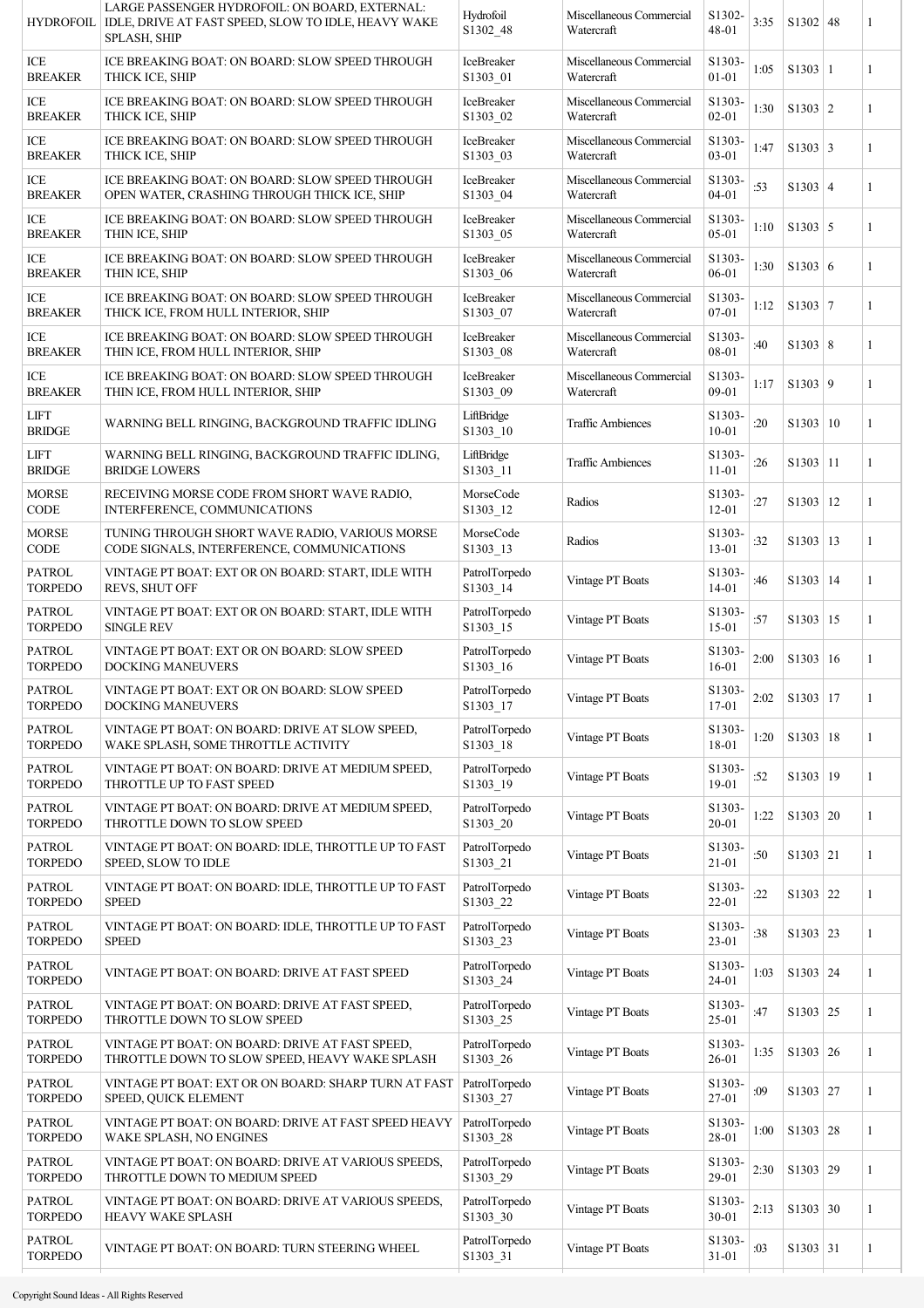| VINTAGE PT BOAT: ON BOARD: TURN STEERING WHEEL                                                                                        | PatrolTorpedo<br>S1303_32 | Vintage PT Boats | S1303-<br>$32 - 01$          | :05  | S1303 32 | $\mathbf{1}$                                                                                                                                                                                                                                                                                                                                                                                             |
|---------------------------------------------------------------------------------------------------------------------------------------|---------------------------|------------------|------------------------------|------|----------|----------------------------------------------------------------------------------------------------------------------------------------------------------------------------------------------------------------------------------------------------------------------------------------------------------------------------------------------------------------------------------------------------------|
| VINTAGE PT BOAT: EXTERNAL: REVERSE AWAY FROM DOCK,<br>PULL AWAY STRAIGHT AT SLOW SPEED, INCREASE<br>THROTTLE WITH DISTANCE, FROM REAR | PatrolTorpedo<br>S1303_33 | Vintage PT Boats | S1303-<br>$33 - 01$          | 1:17 |          | $\mathbf{1}$                                                                                                                                                                                                                                                                                                                                                                                             |
| VINTAGE PT BOAT: EXTERNAL: PULL AWAY AT FAST SPEED,<br><b>FROM REAR</b>                                                               | PatrolTorpedo<br>S1303_34 | Vintage PT Boats | S1303-<br>34-01              | :30  |          | $\mathbf{1}$                                                                                                                                                                                                                                                                                                                                                                                             |
| VINTAGE PT BOAT: EXTERNAL: PULL AWAY AT FAST SPEED,<br><b>FROM REAR</b>                                                               | PatrolTorpedo<br>S1303_35 | Vintage PT Boats | S1303-<br>$35 - 01$          | :26  |          | 1                                                                                                                                                                                                                                                                                                                                                                                                        |
| VINTAGE PT BOAT: EXTERNAL: PASS BY AT SLOW SPEED                                                                                      | PatrolTorpedo<br>S1303_36 | Vintage PT Boats | S1303-<br>$36 - 01$          | :43  |          | $\mathbf{1}$                                                                                                                                                                                                                                                                                                                                                                                             |
| VINTAGE PT BOAT: EXTERNAL: PASS BY AT SLOW SPEED                                                                                      | PatrolTorpedo<br>S1303 37 | Vintage PT Boats | S1303-<br>37-01              | :52  |          | 1                                                                                                                                                                                                                                                                                                                                                                                                        |
| VINTAGE PT BOAT: EXTERNAL: PASS BY AT MEDIUM SPEED                                                                                    | PatrolTorpedo<br>S1303_38 | Vintage PT Boats | S1303-<br>38-01              | :25  |          | 1                                                                                                                                                                                                                                                                                                                                                                                                        |
| VINTAGE PT BOAT: EXTERNAL: PASS BY AT FAST SPEED                                                                                      | PatrolTorpedo<br>S1303_39 | Vintage PT Boats | S1303-<br>39-01              | :34  |          | 1                                                                                                                                                                                                                                                                                                                                                                                                        |
| VINTAGE PT BOAT: EXTERNAL: PASS BY AT FAST SPEED                                                                                      | PatrolTorpedo<br>S1303_40 | Vintage PT Boats | S1303-<br>$40 - 01$          | :40  |          | 1                                                                                                                                                                                                                                                                                                                                                                                                        |
| PASSENGER CRUISE SHIP: ON BOARD: DRIVE AT CRUISING<br>SPEED, TURBINES, FROM ENGINE ROOM                                               | ShipCruise<br>S1303_41    | Cruise Ships     | S1303<br>$41 - 01$           | 2:00 |          | 1                                                                                                                                                                                                                                                                                                                                                                                                        |
| PASSENGER CRUISE SHIP: ON BOARD: DRIVE AT CRUISING<br>SPEED, TURBINES, FROM ENGINE ROOM                                               | ShipCruise<br>S1303_42    | Cruise Ships     | S1303<br>$42 - 01$           | 2:00 |          | 1                                                                                                                                                                                                                                                                                                                                                                                                        |
| PASSENGER CRUISE SHIP: ON BOARD: DRIVE AT CRUISING<br>SPEED, FROM ENGINE ROOM                                                         | ShipCruise<br>S1303_43    | Cruise Ships     | S1303-<br>43-01              | 1:25 |          | $\mathbf{1}$                                                                                                                                                                                                                                                                                                                                                                                             |
| PASSENGER CRUISE SHIP: ON BOARD: DRIVE AT CRUISING<br>SPEED, FROM ENGINE ROOM                                                         | ShipCruise<br>S1303_44    | Cruise Ships     | S1303-<br>$44 - 01$          | 1:30 |          | 1                                                                                                                                                                                                                                                                                                                                                                                                        |
| PASSENGER CRUISE SHIP: ON BOARD: ENGINE ROOM ROAR                                                                                     | ShipCruise<br>S1303_45    | Cruise Ships     | S1303-<br>$45 - 01$          | 1:01 |          | 1                                                                                                                                                                                                                                                                                                                                                                                                        |
| PASSENGER CRUISE SHIP: ON BOARD: LOWER DECK<br>AMBIENCE: WAKE SPLASH, BACKGROUND ENGINE AND<br><b>RUDDER HUM</b>                      | ShipCruise<br>S1303 46    | Cruise Ships     | S1303-<br>$46 - 01$          | 3:00 |          | 1                                                                                                                                                                                                                                                                                                                                                                                                        |
| PASSENGER CRUISE SHIP: ON BOARD: HEAVY WAKE SPLASH,<br><b>FROM STERN</b>                                                              | ShipCruise<br>S1303_47    | Cruise Ships     | S1303-<br>$47 - 01$          | 1:30 |          | $\mathbf{1}$                                                                                                                                                                                                                                                                                                                                                                                             |
| PASSENGER CRUISE SHIP: ON BOARD: HEAVY WAKE SPLASH,<br><b>FROM STERN</b>                                                              | ShipCruise<br>S1303_48    | Cruise Ships     | S <sub>1303</sub> .<br>48-01 | 2:01 |          | 1                                                                                                                                                                                                                                                                                                                                                                                                        |
| PASSENGER CRUISE SHIP: ON BOARD: EXHAUST STACK,<br><b>CONSTANT ROAR</b>                                                               | ShipCruise<br>S1303_49    | Cruise Ships     | S1303-<br>49-01              | 1:10 |          | $\mathbf{1}$                                                                                                                                                                                                                                                                                                                                                                                             |
| PASSENGER CRUISE SHIP: ON BOARD: HEAVY VENTILATION<br>ROAR                                                                            | ShipCruise<br>S1303_50    | Cruise Ships     | S1303-<br>50-01              | 1:00 |          | $\mathbf{1}$                                                                                                                                                                                                                                                                                                                                                                                             |
| PASSENGER CRUISE SHIP: ON BOARD: HEAVY VENTILATION<br><b>ROAR</b>                                                                     | ShipCruise<br>S1303_51    | Cruise Ships     | S1303-<br>51-01              | 1:17 |          | 1                                                                                                                                                                                                                                                                                                                                                                                                        |
| PASSENGER CRUISE SHIP: ON BOARD: HEAVY VENTILATION<br><b>ROAR</b>                                                                     | ShipCruise<br>S1303_52    | Cruise Ships     | S <sub>1303</sub> .<br>52-01 | 1:05 |          | 1                                                                                                                                                                                                                                                                                                                                                                                                        |
| PASSENGER CRUISE SHIP: ON BOARD: HIGH PRESSURE<br><b>WATER PUMP: RUNNING</b>                                                          | ShipCruise<br>S1303_53    | Cruise Ships     | S1303-<br>53-01              | :33  |          | 1                                                                                                                                                                                                                                                                                                                                                                                                        |
| PASSENGER CRUISE SHIP: ON BOARD: WATER PUMP ROOM:<br>CONSTANT ROAR, LIGHT STEAM PULSES                                                | ShipCruise<br>S1303_54    | Cruise Ships     | S1303<br>54-01               | 1:30 |          | $\mathbf{1}$                                                                                                                                                                                                                                                                                                                                                                                             |
| PASSENGER CRUISE SHIP: ON BOARD: HYDRAULIC ROOM:<br><b>GENERAL AMBIENCE</b>                                                           | ShipCruise<br>S1303_55    | Cruise Ships     | S1303-<br>55-01              | 1:30 |          | 1                                                                                                                                                                                                                                                                                                                                                                                                        |
| PASSENGER CRUISE SHIP: ON BOARD: LOWER LIFEBOAT,<br>MOTORIZED WINCH SYSTEM                                                            | ShipCruise<br>S1303_56    | Cruise Ships     | S1303-<br>56-01              | :17  |          | $\mathbf{1}$                                                                                                                                                                                                                                                                                                                                                                                             |
| PASSENGER CRUISE SHIP: ON BOARD: RAISE LIFEBOAT,<br>MOTORIZED WINCH SYSTEM                                                            | ShipCruise<br>S1303_57    | Cruise Ships     | S <sub>1303</sub> .<br>57-01 | :13  |          | 1                                                                                                                                                                                                                                                                                                                                                                                                        |
| PASSENGER CRUISE SHIP: ON BOARD: RAISE LIFEBOAT,<br>MOTORIZED WINCH SYSTEM                                                            | ShipCruise<br>S1303_58    | Cruise Ships     | S1303-<br>58-01              | :23  |          | $\mathbf{1}$                                                                                                                                                                                                                                                                                                                                                                                             |
| PASSENGER CRUISE SHIP: ON BOARD: INTERNATIONAL<br>EMERGENCY SIGNAL, FROM DECK INTERIOR, SEVEN SHORT<br><b>BLASTS, ONE LONG</b>        | ShipCruise<br>S1303_59    | Cruise Ships     | S <sub>1303</sub> .<br>59-01 | :23  |          | 1                                                                                                                                                                                                                                                                                                                                                                                                        |
| PASSENGER CRUISE SHIP: ON BOARD: INTERNATIONAL<br>EMERGENCY SIGNAL, FROM CABIN SPEAKER, SEVEN SHORT<br>BEEPS, ONE LONG                | ShipCruise<br>S1303_60    | Cruise Ships     | S1303-<br>60-01              | :18  |          | 1                                                                                                                                                                                                                                                                                                                                                                                                        |
| PASSENGER CRUISE SHIP: ON BOARD: ATTENTION SIGNAL,<br><b>FROM CABIN</b>                                                               | ShipCruise<br>S1303_61    | Cruise Ships     | S1303-<br>61-01              | :03  |          | $\mathbf{1}$                                                                                                                                                                                                                                                                                                                                                                                             |
|                                                                                                                                       |                           |                  |                              |      |          | S1303   33<br>S1303 34<br>S1303   35<br>S1303   36<br>S1303 37<br>S1303 38<br>S1303 39<br>S1303   40<br>S1303   41<br>S1303   42<br>S1303   43<br>S1303   44<br>S1303   45<br>S1303   46<br>S1303   47<br>S1303   48<br>S1303   49<br>S1303   50<br>S1303   51<br>S1303 52<br>S1303   53<br>S1303   54<br>S1303   55<br>S1303   56<br>S1303   57<br>S1303   58<br>S1303   59<br>S1303   60<br>S1303   61 |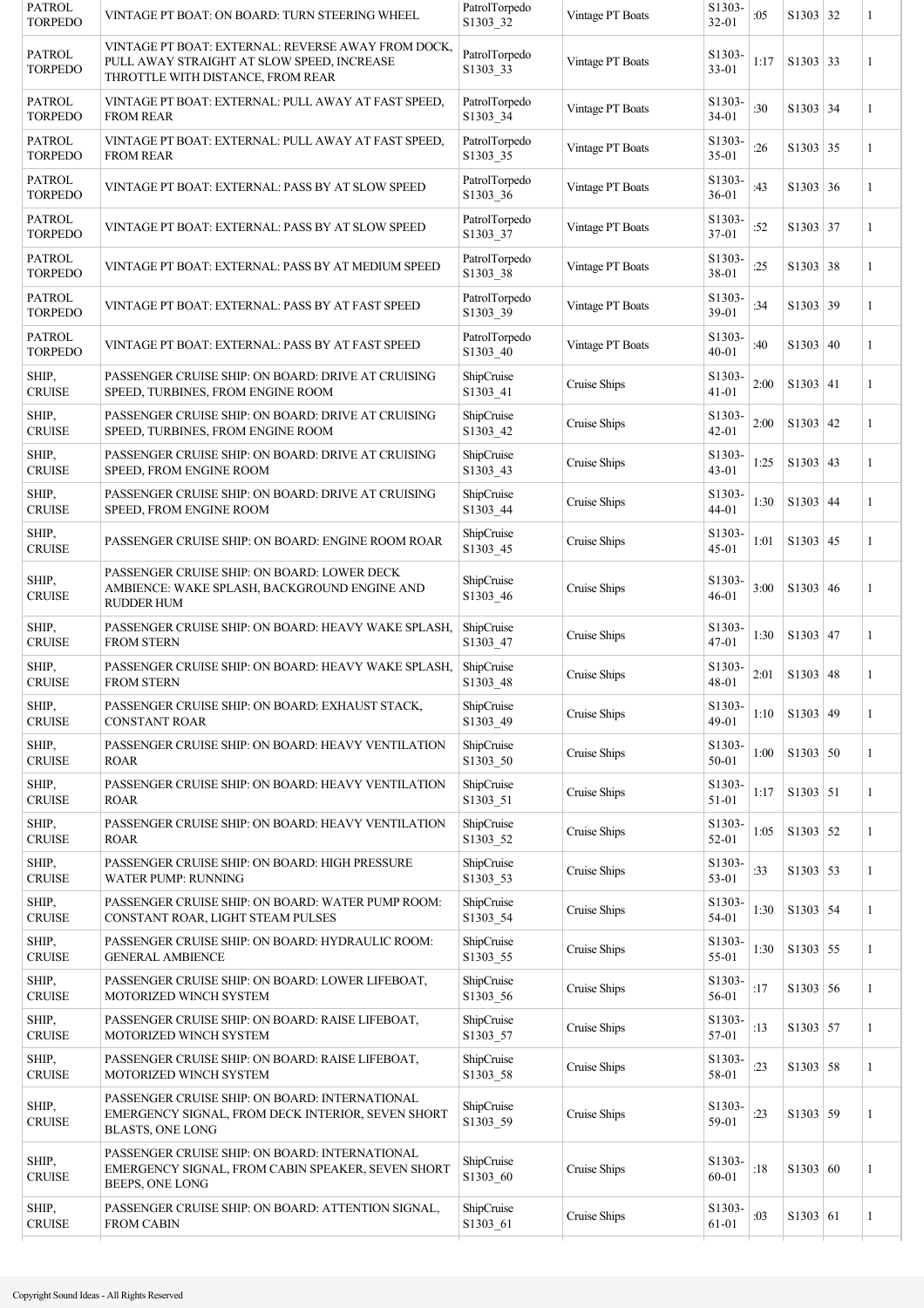| SHIP,<br><b>CRUISE</b>    | PASSENGER CRUISE SHIP: ON BOARD: KITCHEN GALLEY:<br>DISTANT AMBIENCE, HEAVY DISHES, LIGHT VOICES,<br><b>VENTILATION</b> | ShipCruise<br>S1303_62    | Cruise Ships                                                                           | S1303-<br>$62 - 01$ | 2:00 | S1303   62     | 1 |
|---------------------------|-------------------------------------------------------------------------------------------------------------------------|---------------------------|----------------------------------------------------------------------------------------|---------------------|------|----------------|---|
| SHIP,<br><b>CRUISE</b>    | PASSENGER CRUISE SHIP: ON BOARD: KITCHEN GALLEY:<br>HEAVY AMBIENCE, HEAVY DISHES, VOICES, VENTILATION                   | ShipCruise<br>S1303_63    | Cruise Ships                                                                           | S1303-<br>63-01     | 2:00 | S1303   63     | 1 |
| SHIP,<br><b>CRUISE</b>    | PASSENGER CRUISE SHIP: ON BOARD: DINING ROOM<br>AMBIENCE, LARGE CROWD, HEAVY WALLA AND DISHES                           | ShipCruise<br>S1303_64    | Cruise Ships                                                                           | S1303<br>64-01      | 2:00 | S1303   64     | 1 |
| SHIP,<br><b>CRUISE</b>    | PASSENGER CRUISE SHIP: ON BOARD: TOILET: SINGLE FLUSH                                                                   | ShipCruise<br>S1303_65    | Cruise Ships                                                                           | S1303-<br>65-01     | :06  | S1303   65     | 1 |
| SHIP,<br><b>CRUISE</b>    | PASSENGER CRUISE SHIP: ON BOARD: TOILET: SINGLE FLUSH                                                                   | ShipCruise<br>S1303_66    | Cruise Ships                                                                           | S1303-<br>66-01     | :07  | S1303   66     | 1 |
| SHIP, DOOR                | <b>METAL SHIP DOOR: OPEN</b>                                                                                            | ShipDoor<br>S1304_01      | Metal Doors &<br>Gates; Miscellaneous<br>Commercial Watercraft                         | S1304-<br>$01 - 01$ | :01  | $S1304 \mid 1$ | 1 |
| SHIP, DOOR                | <b>METAL SHIP DOOR: OPEN</b>                                                                                            | ShipDoor<br>S1304_02      | Metal Doors &<br>Gates; Miscellaneous<br>Commercial Watercraft                         | S1304-<br>$02 - 01$ | :01  | $S1304 \mid 2$ | 1 |
| SHIP, DOOR                | METAL SHIP DOOR: OPEN                                                                                                   | ShipDoor<br>S1304_03      | Metal Doors &<br>Gates; Miscellaneous<br>Commercial Watercraft                         | S1304-<br>03-01     | :04  | $S1304 \mid 3$ | 1 |
| SHIP, DOOR                | METAL SHIP DOOR: OPEN                                                                                                   | ShipDoor<br>S1304_04      | Metal Doors &<br>Gates; Miscellaneous<br>Commercial Watercraft                         | S1304-<br>$04 - 01$ | :02  | $S1304 \mid 4$ | 1 |
| SHIP, DOOR                | METAL SHIP DOOR: CLOSE                                                                                                  | ShipDoor<br>S1304_05      | Metal Doors &<br>Gates; Miscellaneous<br>Commercial Watercraft                         | S1304-<br>$05 - 01$ | :01  | $S1304 \mid 5$ | 1 |
| SHIP, DOOR                | <b>METAL SHIP DOOR: CLOSE</b>                                                                                           | ShipDoor<br>S1304_06      | Metal Doors &<br>Gates; Miscellaneous<br>Commercial Watercraft                         | S1304-<br>06-01     | :03  | $S1304 \mid 6$ | 1 |
| SHIP, DOOR                | <b>METAL SHIP DOOR: CLOSE</b>                                                                                           | ShipDoor<br>S1304_07      | Metal Doors &<br>Gates; Miscellaneous<br>Commercial Watercraft                         | S1304-<br>$07 - 01$ | :03  | $S1304$ 7      | 1 |
| SHIP, DOOR                | METAL CONTAINER DOOR: CLOSE, REVERBERANT                                                                                | ShipDoor<br>S1304_08      | Metal Containers, Lids &<br>Grates; Miscellaneous<br>Commercial Watercraft             | S1304-<br>08-01     | :02  | S1304   8      | 1 |
| SHIP, DOOR                | METAL CONTAINER DOOR: CLOSE AND LATCH,<br><b>REVERBERANT</b>                                                            | ShipDoor<br>S1304_09      | Latches; Metal Containers,<br>Lids &<br>Grates; Miscellaneous<br>Commercial Watercraft | S1304-<br>$09 - 01$ | :04  | S1304   9      | 1 |
| SHIP, DOOR                | WOODEN GALLEY DOOR: OPEN, RATTLING                                                                                      | ShipDoor<br>S1304_10      | Wood Doors & Gates                                                                     | S1304-<br>$10 - 01$ | :01  | S1304   10     | 1 |
| SHIP, DOOR                | WOODEN GALLEY DOOR: OPEN, RATTLING                                                                                      | ShipDoor<br>S1304_11      | Wood Doors & Gates                                                                     | S1304<br>$11 - 01$  | :01  | $S1304$ 11     | 1 |
| SHIP, DOOR                | WOODEN GALLEY DOOR: CLOSE, RATTLING                                                                                     | ShipDoor<br>S1304_12      | Wood Doors & Gates                                                                     | S1304<br>$12 - 01$  | :02  | S1304 12       | 1 |
| SHIP, DOOR                | WOODEN UTILITY DOOR: OPEN                                                                                               | ShipDoor<br>S1304_13      | Wood Doors & Gates                                                                     | S1304-<br>$13 - 01$ | :01  | S1304 13       | 1 |
| SHIP, DOOR                | WOODEN UTILITY DOOR: CLOSE                                                                                              | ShipDoor<br>S1304_14      | Wood Doors & Gates                                                                     | S1304-<br>$14 - 01$ | :01  | $S1304$   14   | 1 |
| SHIP, DOOR                | HEAVY WOOD DOOR: CREAKY OPEN                                                                                            | ShipDoor<br>S1304_15      | Door Creaks &<br>Squeaks; Wood Doors &<br>Gates                                        | S1304-<br>$15 - 01$ | :02  | S1304   15     | 1 |
| SHIP, DOOR                | HEAVY WOOD DOOR: CREAKY CLOSE                                                                                           | ShipDoor<br>S1304_16      | Door Creaks &<br>Squeaks; Wood Doors &<br>Gates                                        | S1304-<br>$16 - 01$ | :02  | S1304   16     | 1 |
| SHIP, DOOR                | HEAVY WOOD DOOR: CREAKY CLOSE                                                                                           | ShipDoor<br>S1304 17      | Door Creaks &<br>Squeaks; Wood Doors &<br>Gates                                        | S1304-<br>$17 - 01$ | :02  | S1304 17       | 1 |
| SHIP, DOOR                | HEAVY WOOD DOOR: CLOSE                                                                                                  | ShipDoor<br>S1304_18      | Wood Doors & Gates                                                                     | S1304-<br>18-01     | :02  | S1304   18     | 1 |
| SHIP, DOOR                | HEAVY WOOD DOOR: CLOSE                                                                                                  | ShipDoor<br>S1304_19      | Wood Doors & Gates                                                                     | S1304<br>$19 - 01$  | :03  | S1304 19       | 1 |
| SHIP,<br><b>FREIGHTER</b> | STEAM POWERED CARGO SHIP: ON BOARD: CONSTANT<br>ROAR AMBIENCE, FROM ENGINE ROOM                                         | ShipFreighter<br>S1304_20 | Cargo Ships                                                                            | S1304-<br>$20 - 01$ | 1:02 | S1304   20     | 1 |
| SHIP,<br><b>FREIGHTER</b> | STEAM POWERED CARGO SHIP: ON BOARD: CONSTANT<br>ROAR AMBIENCE, FROM ENGINE ROOM                                         | ShipFreighter<br>S1304_21 | Cargo Ships                                                                            | S1304<br>$21 - 01$  | 1:02 | $S1304$ 21     | 1 |
| SHIP,<br><b>FREIGHTER</b> | STEAM POWERED CARGO SHIP: ON BOARD: DRIVE AT SLOW<br>SPEED, FROM ENGINE ROOM                                            | ShipFreighter<br>S1304_22 | Cargo Ships                                                                            | S1304-<br>$22 - 01$ | 1:02 | $S1304$ 22     | 1 |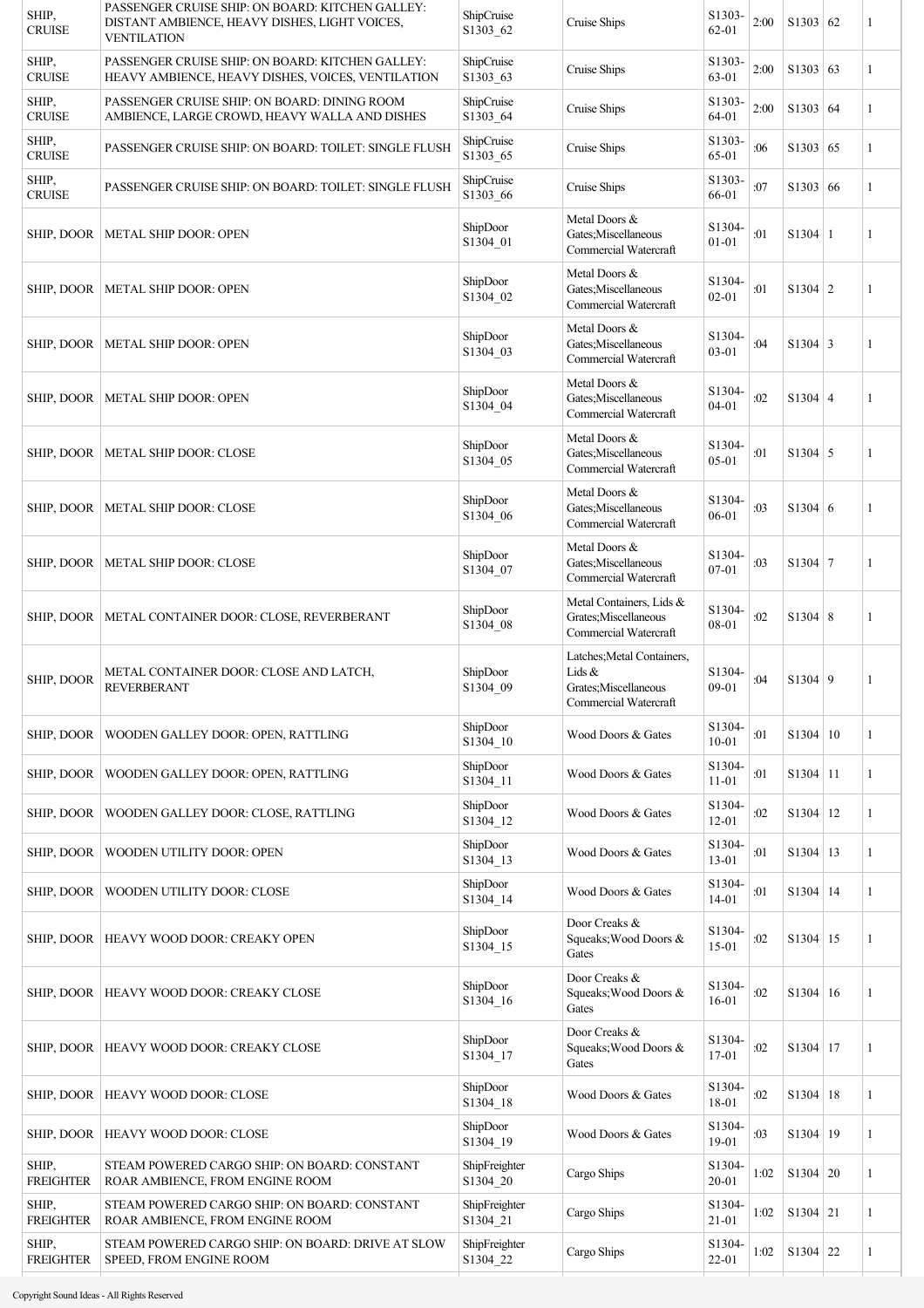| SHIP.<br><b>FREIGHTER</b> | STEAM POWERED CARGO SHIP: ON BOARD: DRIVE AT SLOW<br>SPEED, FROM ENGINE ROOM                                                    | ShipFreighter<br>S1304_23 | Cargo Ships | S1304-<br>$23 - 01$          | 1:02 | $S1304$ 23      | 1            |
|---------------------------|---------------------------------------------------------------------------------------------------------------------------------|---------------------------|-------------|------------------------------|------|-----------------|--------------|
| SHIP,<br><b>FREIGHTER</b> | STEAM POWERED CARGO SHIP: ON BOARD: DRIVE AT SLOW<br>SPEED, REVERSE, IDLE, HEAVY PISTON HITS, FROM ENGINE<br><b>ROOM</b>        | ShipFreighter<br>S1304_24 | Cargo Ships | S1304-<br>$24 - 01$          | 1:28 | S1304 24        | 1            |
| SHIP,<br><b>FREIGHTER</b> | STEAM POWERED CARGO SHIP: ON BOARD: DRIVE AT SLOW<br><b>SPEED, FROM STERN</b>                                                   | ShipFreighter<br>S1304_25 | Cargo Ships | S1304-<br>$25 - 01$          | 1:30 | $S1304$ 25      | 1            |
| SHIP,<br><b>FREIGHTER</b> | STEAM POWERED CARGO SHIP: ON BOARD: DRIVE AT<br>MEDIUM SPEED, FROM ENGINE ROOM                                                  | ShipFreighter<br>S1304_26 | Cargo Ships | S1304-<br>$26 - 01$          | 1:02 | S1304   26      | 1            |
| SHIP,<br><b>FREIGHTER</b> | STEAM POWERED CARGO SHIP: ON BOARD: DRIVE AT<br>MEDIUM SPEED, THROTTLE UP TO FAST SPEED, HEAVY<br>PISTON HITS, FROM ENGINE ROOM | ShipFreighter<br>S1304_27 | Cargo Ships | S1304-<br>27-01              | 2:14 | S1304 27        | 1            |
| SHIP,<br><b>FREIGHTER</b> | STEAM POWERED CARGO SHIP: ON BOARD: DRIVE AT<br>MEDIUM SPEED, HEAVY WAKE SPLASH, FROM STERN                                     | ShipFreighter<br>S1304_28 | Cargo Ships | S1304-<br>28-01              | 1:02 | S1304   28      | 1            |
| SHIP,<br><b>FREIGHTER</b> | STEAM POWERED CARGO SHIP: ON BOARD: DRIVE AT FAST<br>SPEED, PRESSURE STEAM RELEASES, FROM ENGINE ROOM                           | ShipFreighter<br>S1304 29 | Cargo Ships | S1304-<br>29-01              | :55  | S1304 29        | 1            |
| SHIP,<br><b>FREIGHTER</b> | STEAM POWERED CARGO SHIP: ON BOARD: DRIVE AT FAST<br>SPEED, HEAVY PISTON HITS, FROM ENGINE ROOM                                 | ShipFreighter<br>S1304_30 | Cargo Ships | S1304-<br>$30 - 01$          | 1:10 | $S1304$ 30      | $\mathbf{1}$ |
| SHIP,<br><b>FREIGHTER</b> | STEAM POWERED CARGO SHIP: ON BOARD: DRIVE AT FAST<br>SPEED, HEAVY PISTON HITS, FROM ENGINE ROOM                                 | ShipFreighter<br>S1304_31 | Cargo Ships | S1304-<br>$31 - 01$          | 1:10 | $S1304$ 31      | 1            |
| SHIP,<br><b>FREIGHTER</b> | STEAM POWERED CARGO SHIP: ON BOARD: BOW CUTTING<br>THROUGH WATER, HEAVY WAKE SPLASH                                             | ShipFreighter<br>S1304_32 | Cargo Ships | S1304<br>32-01               | 1:30 | $S1304$ 32      | 1            |
| SHIP,<br><b>FREIGHTER</b> | STEAM POWERED CARGO SHIP: ON BOARD: BOW CUTTING<br>THROUGH WATER, HEAVY WAKE SPLASH                                             | ShipFreighter<br>S1304_33 | Cargo Ships | S1304-<br>33-01              | 2:00 | S1304 33        | 1            |
| SHIP,<br><b>FREIGHTER</b> | STEAM POWERED CARGO SHIP: ON BOARD: BOW CUTTING<br>THROUGH WATER, HEAVY WAKE SPLASH                                             | ShipFreighter<br>S1304 34 | Cargo Ships | S1304-<br>$34 - 01$          | 2:00 | S1304 34        | 1            |
| SHIP,<br><b>FREIGHTER</b> | STEAM POWERED CARGO SHIP: ON BOARD: DECK<br>AMBIENCE: CONSTANT ROAR                                                             | ShipFreighter<br>S1304_35 | Cargo Ships | S1304-<br>$35 - 01$          | 1:02 | $S1304$ 35      | $\mathbf{1}$ |
| SHIP,<br><b>FREIGHTER</b> | STEAM POWERED CARGO SHIP: ON BOARD: DECK<br>AMBIENCE: CONSTANT ROAR                                                             | ShipFreighter<br>S1304_36 | Cargo Ships | S1304-<br>$36 - 01$          | 1:02 | $S1304 \mid 36$ | 1            |
| SHIP,<br><b>FREIGHTER</b> | STEAM POWERED CARGO SHIP: ON BOARD: DECK<br>AMBIENCE: EXHAUST AND VENTILATION HUM                                               | ShipFreighter<br>S1304_37 | Cargo Ships | S1304-<br>37-01              | 1:02 | S1304 37        | 1            |
| SHIP,<br><b>FREIGHTER</b> | STEAM POWERED CARGO SHIP: ON BOARD: DECK<br>AMBIENCE: EXHAUST AND VENTILATION HUM                                               | ShipFreighter<br>S1304_38 | Cargo Ships | S1304-<br>38-01              | 1:02 | $S1304$ 38      | 1            |
| SHIP,<br><b>FREIGHTER</b> | STEAM POWERED CARGO SHIP: ON BOARD: DECK<br>AMBIENCE: DISTANT ENGINES, VENTILATION                                              | ShipFreighter<br>S1304_39 | Cargo Ships | S1304-<br>39-01              | 1:02 | S1304 39        | 1            |
| SHIP,<br><b>FREIGHTER</b> | STEAM POWERED CARGO SHIP: ON BOARD: CREW<br>QUARTERS: CONSTANT DEEP ROAR                                                        | ShipFreighter<br>S1304_40 | Cargo Ships | S1304-<br>$40 - 01$          | 1:30 | S1304   40      | 1            |
| SHIP,<br><b>FREIGHTER</b> | STEAM POWERED CARGO SHIP: ON BOARD: BOILER ROOM:<br>GENERAL AMBIENCE, CONSTANT ROAR AND HISS                                    | ShipFreighter<br>S1304_41 | Cargo Ships | S1304-<br>$41 - 01$          | 1:02 | S1304 41        | 1            |
| SHIP,<br><b>FREIGHTER</b> | STEAM POWERED CARGO SHIP: ON BOARD: BOILER ROOM:<br>GENERAL AMBIENCE, CONSTANT ROAR                                             | ShipFreighter<br>S1304_42 | Cargo Ships | S1304-<br>$42 - 01$          | 1:10 | $S1304$ 42      | 1            |
| SHIP,<br><b>FREIGHTER</b> | STEAM POWERED CARGO SHIP: ON BOARD: CARGO HOLD<br>AMBIENCE: CRUISING SPEED                                                      | ShipFreighter<br>S1304_43 | Cargo Ships | S1304-<br>$43 - 01$          | 1:30 | $S1304$ 43      | 1            |
| SHIP,<br><b>FREIGHTER</b> | STEAM POWERED CARGO SHIP: ON BOARD: CARGO HOLD<br>AMBIENCE: CRUISING SPEED                                                      | ShipFreighter<br>S1304_44 | Cargo Ships | S1304-<br>44-01              | 1:00 | $S1304$ 44      | $\mathbf{1}$ |
| SHIP,<br><b>FREIGHTER</b> | STEAM POWERED CARGO SHIP: ON BOARD: GIANT CARGO<br>LIDS, REPLACE WITH ROLLING CRANE, LIGHT VOICES                               | ShipFreighter<br>S1304_45 | Cargo Ships | S1304-<br>$45 - 01$          | 1:58 | $S1304$ 45      | 1            |
| SHIP,<br><b>FREIGHTER</b> | STEAM POWERED CARGO SHIP: ON BOARD: CARGO<br>VIBRATOR: START, RUN, STOP                                                         | ShipFreighter<br>S1304_46 | Cargo Ships | S1304<br>$46 - 01$           | :42  | $S1304 \mid 46$ | 1            |
| SHIP,<br><b>FREIGHTER</b> | STEAM POWERED CARGO SHIP: ON BOARD: MOORING<br>WINCH: START, SHORT RUN, STOP                                                    | ShipFreighter<br>S1304_47 | Cargo Ships | S <sub>1304</sub><br>47-01   | :09  | S1304 47        | 1            |
| SHIP,<br><b>FREIGHTER</b> | STEAM POWERED CARGO SHIP: ON BOARD: MOORING<br>WINCH: START, RUN, STOP                                                          | ShipFreighter<br>S1304_48 | Cargo Ships | S1304-<br>48-01              | :19  | $S1304$ 48      | 1            |
| SHIP,<br><b>FREIGHTER</b> | STEAM POWERED CARGO SHIP: ON BOARD: MOORING<br>WINCH: START, RUN, PULSING STEAM BLASTS, STOP                                    | ShipFreighter<br>S1304_49 | Cargo Ships | S1304-<br>49-01              | :20  | S1304 49        | 1            |
| SHIP,<br><b>FREIGHTER</b> | STEAM POWERED CARGO SHIP: ON BOARD: MOORING<br>WINCH: START, LONG RUN, PULSING STEAM BLASTS, STOP                               | ShipFreighter<br>S1304_50 | Cargo Ships | S1304-<br>50-01              | :40  | $S1304$ 50      | 1            |
| SHIP,<br>FREIGHTER        | STEAM POWERED CARGO SHIP: ON BOARD: MOORING<br>WINCH: START, LONG RUN, PULSING STEAM BLASTS, STOP                               | ShipFreighter<br>S1304_51 | Cargo Ships | S1304-<br>51-01              | :55  | $S1304$ 51      | 1            |
| SHIP,<br><b>FREIGHTER</b> | STEAM POWERED CARGO SHIP: ON BOARD: SINGLE STEAM<br><b>BLAST</b>                                                                | ShipFreighter<br>S1304_52 | Cargo Ships | S <sub>1304</sub> -<br>52-01 | :02  | S1304 52        | 1            |
| SHIP,<br><b>FREIGHTER</b> | STEAM POWERED CARGO SHIP: ON BOARD: LONG<br>STAGGERED STEAM BLAST                                                               | ShipFreighter<br>S1304_53 | Cargo Ships | S1304-<br>53-01              | :11  | $S1304$ 53      | 1            |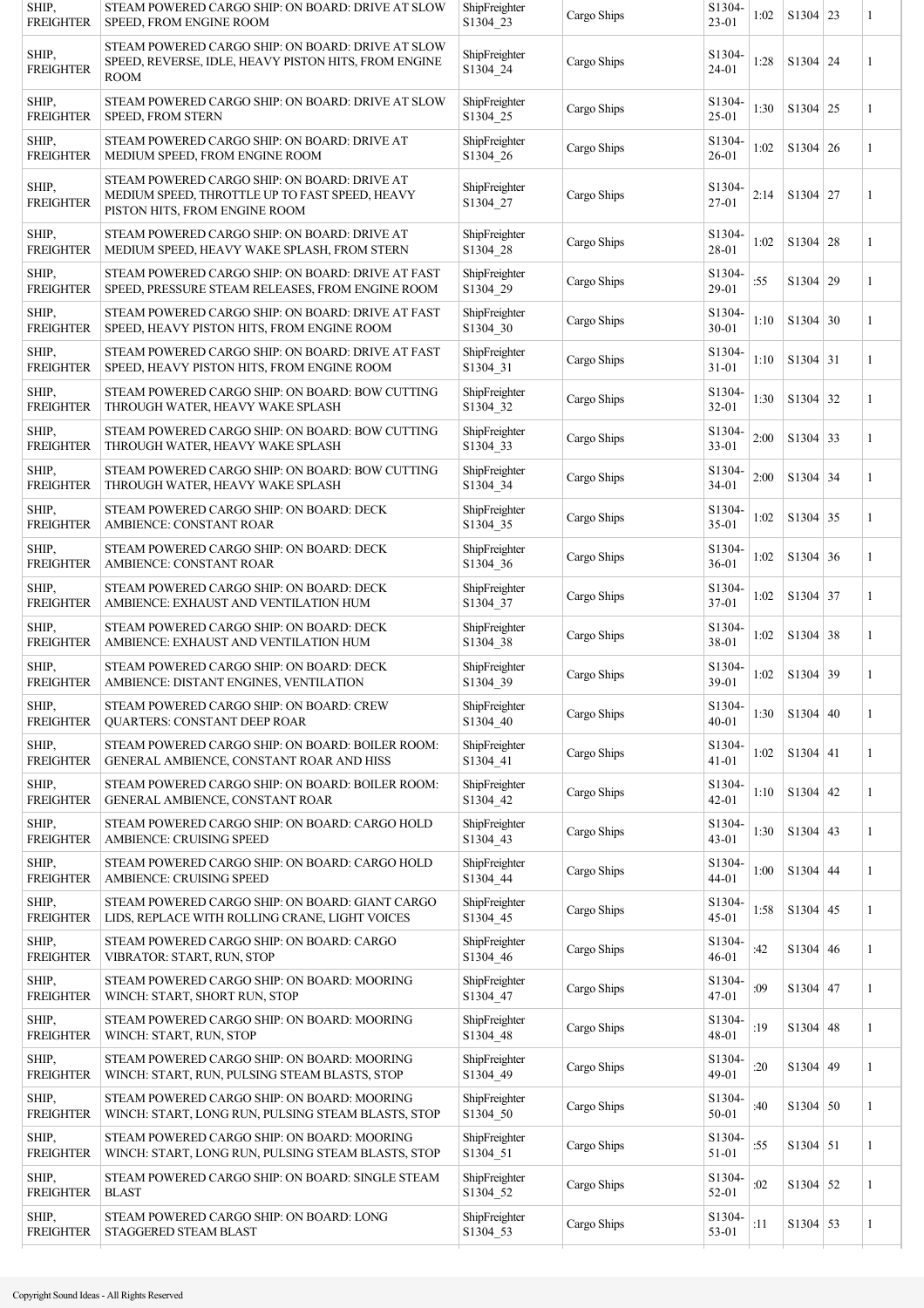| SHIP,<br><b>FREIGHTER</b> | STEAM POWERED CARGO SHIP: ON BOARD: LONG<br>CONSTANT STEAM BLAST                                                           | ShipFreighter<br>S1304_54 | Cargo Ships | S1304-<br>54-01                  | :32  | $S1304$ 54      |    | 1 |
|---------------------------|----------------------------------------------------------------------------------------------------------------------------|---------------------------|-------------|----------------------------------|------|-----------------|----|---|
| SHIP,<br><b>FREIGHTER</b> | STEAM POWERED CARGO SHIP: ON BOARD: CONSTANT<br>STEAM RELEASE, ENGINE HUM IN BACKGROUND                                    | ShipFreighter<br>S1304 55 | Cargo Ships | S1304-<br>55-01                  | 1:00 | S1304 55        |    | 1 |
| SHIP,<br><b>FREIGHTER</b> | STEAM POWERED CARGO SHIP: ON BOARD: WATER<br>DISCHARGER: CONSTANT HEAVY FLOW                                               | ShipFreighter<br>S1304_56 | Cargo Ships | S1304-<br>56-01                  | 1:02 | S1304 56        |    | 1 |
| SHIP,<br><b>FREIGHTER</b> | STEAM POWERED CARGO SHIP: ON BOARD: GREAT LAKE<br>CANAL LOCK: FILLING WITH WATER, CONSTANT WATER<br>AND ENGINE IDLE ROAR   | ShipFreighter<br>S1304 57 | Cargo Ships | S1304<br>57-01                   | 2:00 | S1304 57        |    | 1 |
| SHIP,<br><b>FREIGHTER</b> | STEAM POWERED CARGO SHIP: ON BOARD: GREAT LAKE<br>CANAL LOCK: INCREASE ENGINE THROTTLE SLOWLY<br><b>THROUGH LOCK</b>       | ShipFreighter<br>S1304_58 | Cargo Ships | S1304<br>58-01                   | 2:52 | $S1304$ 58      |    | 1 |
| SHIP,<br><b>FREIGHTER</b> | STEAM POWERED CARGO SHIP: ON BOARD: OFF LOADING<br>CONVEYER SYSTEM: GENERAL AMBIENCE, CONSTANT ROAR<br><b>AND RUMBLE</b>   | ShipFreighter<br>S1304_59 | Cargo Ships | S1304-<br>59-01                  | 1:02 | S1304           | 59 | 1 |
| SHIP,<br><b>FREIGHTER</b> | STEAM POWERED CARGO SHIP: ON BOARD: OFF LOADING<br>CONVEYER SYSTEM: GENERAL AMBIENCE, CONSTANT ROAR<br><b>AND RUMBLE</b>   | ShipFreighter<br>S1304_60 | Cargo Ships | S1304-<br>60-01                  | 1:02 | S1304   60      |    | 1 |
| SHIP,<br><b>FREIGHTER</b> | STEAM POWERED CARGO SHIP: ON BOARD: OFF LOADING<br>CONVEYER SYSTEM: GENERAL AMBIENCE, CONSTANT ROAR<br><b>AND RUMBLE</b>   | ShipFreighter<br>S1304_61 | Cargo Ships | S1304-<br>61-01                  | 1:02 | $S1304$ 61      |    | 1 |
| SHIP,<br><b>FREIGHTER</b> | STEAM POWERED CARGO SHIP: ON BOARD: OFF LOADING<br>CONVEYER SYSTEM: GENERAL AMBIENCE, CONSTANT<br>RUMBLE AND STEAM HISS    | ShipFreighter<br>S1304_62 | Cargo Ships | S1304-<br>$62 - 01$              | 1:02 | $S1304$ 62      |    | 1 |
| SHIP,<br><b>FREIGHTER</b> | STEAM POWERED CARGO SHIP: ON BOARD: OFF LOADING<br>CONVEYER SYSTEM: GENERAL AMBIENCE, BELT PASSING                         | ShipFreighter<br>S1304_63 | Cargo Ships | S1304-<br>63-01                  | 1:02 | S1304   63      |    | 1 |
| SHIP,<br><b>FREIGHTER</b> | STEAM POWERED CARGO SHIP: ON BOARD: OFF LOADING<br>CONVEYER SYSTEM: GENERAL AMBIENCE, BELT PASSING                         | ShipFreighter<br>S1304 64 | Cargo Ships | S1304-<br>64-01                  | 1:02 | $S1304 \mid 64$ |    | 1 |
| SHIP,<br><b>FREIGHTER</b> | STEAM POWERED CARGO SHIP: EXTERNAL: OFF LOADING<br>CONVEYER SYSTEM: GENERAL AMBIENCE ROAR                                  | ShipFreighter<br>S1304_65 | Cargo Ships | S1304-<br>65-01                  | 1:30 | S1304   65      |    | 1 |
| SHIP,<br><b>FREIGHTER</b> | STEAM POWERED CARGO SHIP: EXTERNAL: OFF LOADING<br>CONVEYER SYSTEM: GENERAL AMBIENCE ROAR, BELT<br>DUMPING SALT ONTO PILE  | ShipFreighter<br>S1304 66 | Cargo Ships | S1304-<br>66-01                  | 2:18 | S1304 66        |    | 1 |
| SHIP,<br><b>FREIGHTER</b> | STEAM POWERED CARGO SHIP: EXTERNAL: OFF LOADING<br>CONVEYER SYSTEM: SLOW SYSTEM THROTTLE UP                                | ShipFreighter<br>S1304_67 | Cargo Ships | S1304<br>67-01                   | 2:00 | $S1304$ 67      |    | 1 |
| SHIP,<br><b>FREIGHTER</b> | DIESEL POWERED CARGO SHIP: ON BOARD: START ENGINES,<br>IDLE, SHUT OFF, FROM ENGINE ROOM, GENERATOR IN<br><b>BACKGROUND</b> | ShipFreighter<br>S1305_01 | Cargo Ships | S <sub>1305</sub> .<br>$01 - 01$ | 2:46 | $S1305$  1      |    | 1 |
| SHIP,<br><b>FREIGHTER</b> | DIESEL POWERED CARGO SHIP: ON BOARD: DRIVE AT SLOW<br>SPEED, SLOW THROTTLE UP AND DOWN. FROM ENGINE<br><b>ROOM</b>         | ShipFreighter<br>S1305_02 | Cargo Ships | S1305-<br>$02 - 01$              | 1:06 | $S1305$   2     |    | 1 |
| SHIP,<br><b>FREIGHTER</b> | DIESEL POWERED CARGO SHIP: ON BOARD: DRIVE AT<br>MEDIUM SPEED, FROM ENGINE ROOM                                            | ShipFreighter<br>S1305_03 | Cargo Ships | S1305-<br>$03 - 01$              | 1:02 | $S1305 \mid 3$  |    | 1 |
| SHIP,<br><b>FREIGHTER</b> | DIESEL POWERED CARGO SHIP: ON BOARD: DRIVE AT<br>MEDIUM SPEED, FROM ENGINE ROOM                                            | ShipFreighter<br>S1305_04 | Cargo Ships | S1305-<br>$04 - 01$              | 1:02 | $S1305$ 4       |    | 1 |
| SHIP,<br><b>FREIGHTER</b> | DIESEL POWERED CARGO SHIP: ON BOARD: DRIVE AT<br>MEDIUM SPEED, FROM EXHAUST                                                | ShipFreighter<br>S1305_05 | Cargo Ships | S1305-<br>$05 - 01$              | 1:00 | $S1305$ 5       |    | 1 |
| SHIP,<br><b>FREIGHTER</b> | DIESEL POWERED CARGO SHIP: ON BOARD: DRIVE AT<br>MEDIUM SPEED, SLIGHT INCREASE IN THROTTLE, FROM<br><b>ENGINE ROOM</b>     | ShipFreighter<br>S1305_06 | Cargo Ships | S1305-<br>$06 - 01$              | 1:25 | S1305 6         |    | 1 |
| SHIP,<br><b>FREIGHTER</b> | DIESEL POWERED CARGO SHIP: ON BOARD: DRIVE AT FAST<br>SPEED, FROM ENGINE ROOM                                              | ShipFreighter<br>S1305_07 | Cargo Ships | S1305-<br>$07 - 01$              | 1:30 | $S1305$ 7       |    | 1 |
| SHIP,<br><b>FREIGHTER</b> | DIESEL POWERED CARGO SHIP: ON BOARD: DRIVE AT FAST<br>SPEED, DECREASE TO MEDIUM SPEED, FROM ENGINE ROOM                    | ShipFreighter<br>S1305_08 | Cargo Ships | S1305-<br>08-01                  | 1:00 | S1305 8         |    | 1 |
| SHIP,<br><b>FREIGHTER</b> | DIESEL POWERED CARGO SHIP: ON BOARD: CONSTANT<br><b>ENGINE ROOM ROAR</b>                                                   | ShipFreighter<br>S1305_09 | Cargo Ships | S1305-<br>$09 - 01$              | 2:00 | S1305 9         |    | 1 |
| SHIP,<br><b>FREIGHTER</b> | DIESEL POWERED CARGO SHIP: ON BOARD: CONSTANT<br><b>ENGINE ROOM ROAR</b>                                                   | ShipFreighter<br>S1305_10 | Cargo Ships | S1305-<br>$10 - 01$              | 1:10 | S1305 10        |    | 1 |
| SHIP,<br><b>FREIGHTER</b> | DIESEL POWERED CARGO SHIP: ON BOARD: ACCELERATE<br>FROM SLOW SPEED, HEAVY WAKE ROAR, FROM STERN                            | ShipFreighter<br>S1305_11 | Cargo Ships | S1305-<br>$11 - 01$              | :59  | $S1305$   11    |    | 1 |
| SHIP,<br><b>FREIGHTER</b> | DIESEL POWERED CARGO SHIP: ON BOARD: MEDIUM WAKE<br>ROAR, FROM STERN                                                       | ShipFreighter<br>S1305_12 | Cargo Ships | S1305-<br>$12 - 01$              | 1:10 | S1305 12        |    | 1 |
| SHIP,<br><b>FREIGHTER</b> | DIESEL POWERED CARGO SHIP: ON BOARD: HEAVY WAKE<br>ROAR, FROM STERN                                                        | ShipFreighter<br>S1305_13 | Cargo Ships | S1305-<br>$13 - 01$              | 2:00 | $S1305$ 13      |    | 1 |
| SHIP,<br><b>FREIGHTER</b> | DIESEL POWERED CARGO SHIP: ON BOARD: HEAVY WAKE<br>ROAR, VARIOUS INTENSITIES, FROM STERN                                   | ShipFreighter<br>S1305_14 | Cargo Ships | S1305-<br>$14 - 01$              | 2:41 | $S1305$ 14      |    | 1 |
|                           |                                                                                                                            |                           |             |                                  |      |                 |    |   |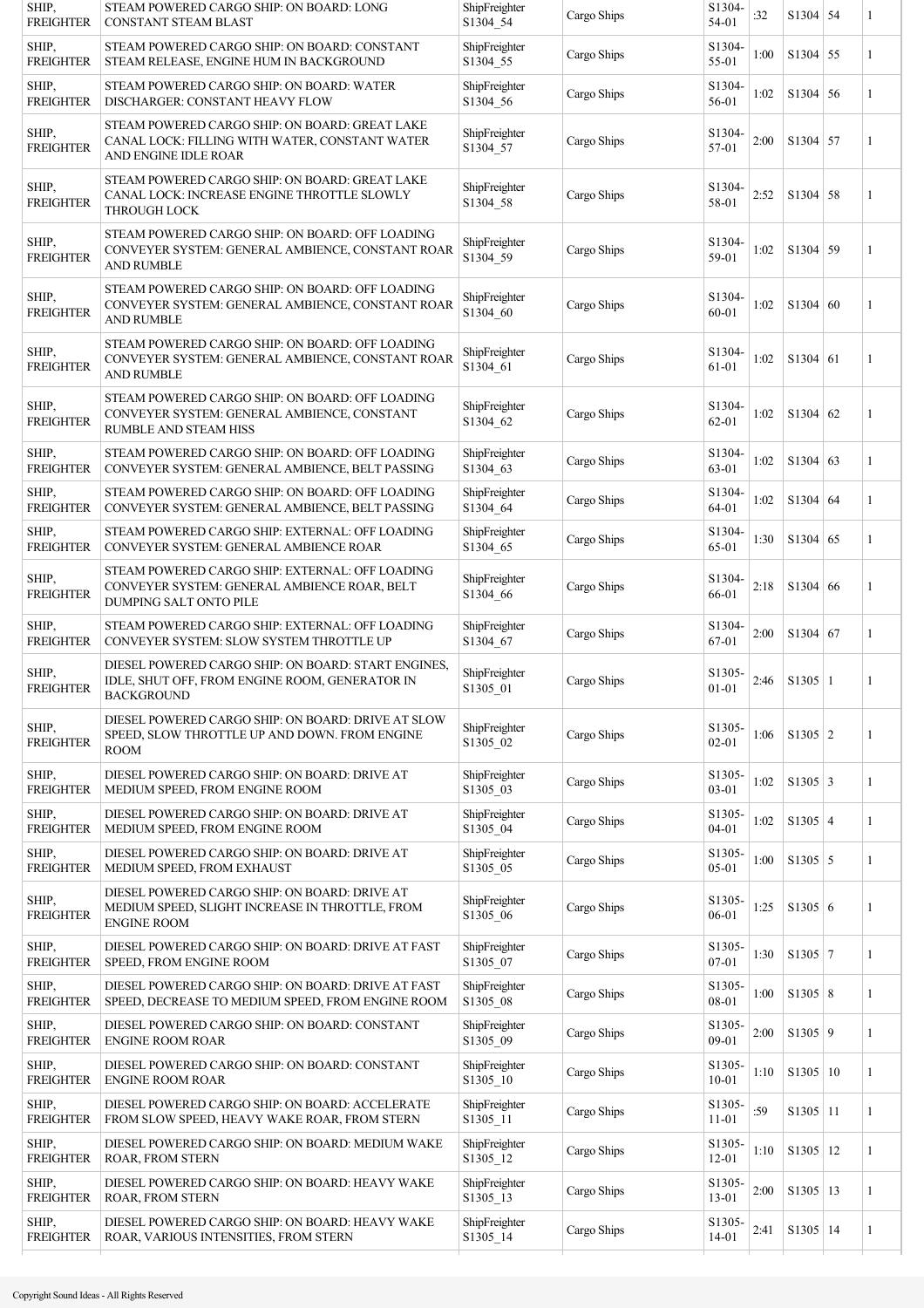| SHIP,<br><b>FREIGHTER</b> | DIESEL POWERED CARGO SHIP: ON BOARD: WAKE SPLASH,<br><b>FROM BOW</b>                                                                   | ShipFreighter<br>S1305 15 | Cargo Ships                                                                           | S <sub>1305</sub> -<br>$15 - 01$ | 2:02 | $S1305$ 15   | 1            |
|---------------------------|----------------------------------------------------------------------------------------------------------------------------------------|---------------------------|---------------------------------------------------------------------------------------|----------------------------------|------|--------------|--------------|
| SHIP,<br><b>FREIGHTER</b> | DIESEL POWERED CARGO SHIP: ON BOARD: DECK<br>AMBIENCE: LOW THROBBING RUMBLE                                                            | ShipFreighter<br>S1305_16 | Cargo Ships                                                                           | S1305-<br>$16 - 01$              | 1:43 | $S1305$ 16   | $\mathbf{1}$ |
| SHIP,<br><b>FREIGHTER</b> | DIESEL POWERED CARGO SHIP: ON BOARD: DECK<br>AMBIENCE: LOW THROBBING RUMBLE                                                            | ShipFreighter<br>S1305_17 | Cargo Ships                                                                           | S1305-<br>$17 - 01$              | 1:02 | S1305 17     | 1            |
| SHIP,<br><b>FREIGHTER</b> | DIESEL POWERED CARGO SHIP: ON BOARD: DECK<br>AMBIENCE: LOW THROBBING RUMBLE                                                            | ShipFreighter<br>S1305 18 | Cargo Ships                                                                           | S1305-<br>18-01                  | :44  | S1305 18     | $\mathbf{1}$ |
| SHIP,<br><b>FREIGHTER</b> | DIESEL POWERED CARGO SHIP: ON BOARD: DECK<br>AMBIENCE: LOW THROBBING RUMBLE, LIGHT METAL<br><b>RATTLE</b>                              | ShipFreighter<br>S1305 19 | Cargo Ships                                                                           | S <sub>1305</sub> -<br>19-01     | 1:30 | $S1305$   19 | $\mathbf{1}$ |
| SHIP,<br><b>FREIGHTER</b> | DIESEL POWERED CARGO SHIP: ON BOARD: DECK<br><b>AMBIENCE: VENTILATION ROAR</b>                                                         | ShipFreighter<br>S1305_20 | Cargo Ships                                                                           | S <sub>1305</sub> -<br>$20 - 01$ | 2:00 | S1305   20   | 1            |
| SHIP,<br><b>FREIGHTER</b> | DIESEL POWERED CARGO SHIP: ON BOARD: DECK<br>AMBIENCE: VENTILATION ROAR                                                                | ShipFreighter<br>S1305_21 | Cargo Ships                                                                           | S <sub>1305</sub> -<br>$21 - 01$ | 1:10 | $S1305$ 21   | 1            |
| SHIP,<br><b>FREIGHTER</b> | DIESEL POWERED CARGO SHIP: ON BOARD: DECK<br>AMBIENCE: CONSTANT HEAVY ENGINE AND WAKE ROAR                                             | ShipFreighter<br>S1305 22 | Cargo Ships                                                                           | S1305-<br>$22 - 01$              | 2:00 | S1305 22     | $\mathbf{1}$ |
| SHIP,<br><b>FREIGHTER</b> | DIESEL POWERED CARGO SHIP: ON BOARD: DECK<br>AMBIENCE: ENGINE BACKGROUND, DISTANT WAKE ROAR,<br><b>LOUD METAL RATTLES</b>              | ShipFreighter<br>S1305_23 | Cargo Ships                                                                           | S1305-<br>$23 - 01$              | 2:00 | $S1305$   23 | $\mathbf{1}$ |
| SHIP,<br><b>FREIGHTER</b> | DIESEL POWERED CARGO SHIP: ON BOARD: DECK<br>AMBIENCE: ENGINE BACKGROUND, WAKE ROAR, METAL<br><b>RATTLES</b>                           | ShipFreighter<br>S1305 24 | Cargo Ships                                                                           | S1305-<br>$24 - 01$              | 2:00 | $S1305$   24 | 1            |
| SHIP,<br><b>FREIGHTER</b> | DIESEL POWERED CARGO SHIP: ON BOARD: CABIN<br>AMBIENCE: CONSTANT HEAVY RUMBLE                                                          | ShipFreighter<br>S1305 25 | Cargo Ships                                                                           | S1305-<br>$25 - 01$              | 1:21 | $S1305$ 25   | $\mathbf{1}$ |
| SHIP,<br><b>FREIGHTER</b> | DIESEL POWERED CARGO SHIP: ON BOARD: CONVEYER<br>SYSTEM TUNNEL AMBIENCE AT CRUISING SPEED                                              | ShipFreighter<br>S1305_26 | Cargo Ships                                                                           | S <sub>1305</sub> -<br>$26 - 01$ | 1:00 | $S1305$ 26   | 1            |
| SHIP,<br><b>FREIGHTER</b> | DIESEL POWERED CARGO SHIP: ON BOARD: CONVEYER<br>SYSTEM TOWER AMBIENCE AT CRUISING SPEED                                               | ShipFreighter<br>S1305 27 | Cargo Ships                                                                           | S <sub>1305</sub> -<br>27-01     | 1:45 | $S1305$   27 | 1            |
| SHIP,<br><b>FREIGHTER</b> | DIESEL POWERED CARGO SHIP: ON BOARD: MAIN BLOWER<br>ROOM: MULTIPLE BLOWER FANS: START, IDLE, SHUT OFF,<br><b>BACKGROUND ENGINE HUM</b> | ShipFreighter<br>S1305 28 | Cargo Ships                                                                           | S1305-<br>28-01                  | 1:07 | S1305   28   | $\mathbf{1}$ |
| SHIP,<br><b>FREIGHTER</b> | DIESEL POWERED CARGO SHIP: ON BOARD: MASSIVE<br>GENERATORS RUNNING, FROM ENGINE ROOM                                                   | ShipFreighter<br>S1305 29 | Cargo Ships                                                                           | S <sub>1305</sub> -<br>29-01     | 1:30 | $S1305$ 29   | $\mathbf{1}$ |
| SHIP,<br><b>FREIGHTER</b> | DIESEL POWERED CARGO SHIP: ON BOARD: LARGE ENGINE<br>PUMP: START, RUN, HEAVY PULSING                                                   | ShipFreighter<br>S1305 30 | Cargo Ships                                                                           | S <sub>1305</sub> -<br>$30 - 01$ | 1:30 | $S1305$ 30   | 1            |
| SHIP,<br><b>FREIGHTER</b> | DIESEL POWERED CARGO SHIP: ON BOARD: SEWAGE PUMP:<br>START, RUN, SHUT OFF                                                              | ShipFreighter<br>S1305 31 | Cargo Ships                                                                           | S1305-<br>$31 - 01$              | :23  | $S1305$ 31   | 1            |
| SHIP,<br><b>FREIGHTER</b> | DIESEL POWERED CARGO SHIP: ON BOARD: MOORING<br>WINCH: START, LONG RUN, SHUT OFF                                                       | ShipFreighter<br>S1305_32 | Cargo Ships                                                                           | S1305-<br>$32 - 01$              | :33  | S1305 32     | 1            |
| SHIP,<br><b>FREIGHTER</b> | DIESEL POWERED CARGO SHIP: ON BOARD: MOORING<br>WINCH: START, LONG RUN, SHUT OFF                                                       | ShipFreighter<br>S1305_33 | Cargo Ships                                                                           | S1305-<br>$33 - 01$              | :37  | $S1305$ 33   | 1            |
| SHIP,<br><b>FREIGHTER</b> | DIESEL POWERED CARGO SHIP: EXTERNAL: ENGINES IDLING,<br><b>WATER DISCHARGER</b>                                                        | ShipFreighter<br>S1305_34 | Cargo Ships                                                                           | S <sub>1305</sub> -<br>$34 - 01$ | 1:05 | $S1305$ 34   | $\mathbf{1}$ |
| SHIP,<br><b>FREIGHTER</b> | DIESEL POWERED CARGO SHIP: EXTERNAL: APPROACH, PULL<br>UP TO DOCK, HEAVY WAKE SPLASH AND WATER<br><b>DISCHARGE GURGLE</b>              | ShipFreighter<br>S1305_35 | Cargo Ships                                                                           | S <sub>1305</sub> -<br>$35 - 01$ | 2:45 | S1305   35   | $\mathbf{1}$ |
| SHIP,<br><b>FREIGHTER</b> | DIESEL POWERED CARGO SHIP: EXTERNAL: PASS BY AT<br><b>SLOW SPEED</b>                                                                   | ShipFreighter<br>S1305_36 | Cargo Ships                                                                           | S <sub>1305</sub> -<br>$36 - 01$ | 2:00 | $S1305$ 36   | 1            |
| SHIP,<br><b>HATCH</b>     | METAL WATER-TIGHT SHIP HATCH: UNLOCK WITH THREE<br><b>LATCHES, DOOR</b>                                                                | ShipHatch<br>S1305 37     | Latches; Flaps, Chutes,<br>Hatches &<br>Slots; Miscellaneous<br>Commercial Watercraft | S1305-<br>$37 - 01$              | :02  | S1305 37     | $\mathbf{1}$ |
| SHIP,<br><b>HATCH</b>     | METAL WATER-TIGHT SHIP HATCH: UNLOCK AND OPEN,<br><b>DOOR</b>                                                                          | ShipHatch<br>S1305 38     | Flaps, Chutes, Hatches &<br>Slots; Miscellaneous<br>Commercial Watercraft             | S1305-<br>38-01                  | :02  | $S1305$ 38   | $\mathbf{1}$ |
| SHIP,<br><b>HATCH</b>     | METAL WATER-TIGHT SHIP HATCH: UNLOCK AND OPEN,<br><b>DOOR</b>                                                                          | ShipHatch<br>S1305_39     | Flaps, Chutes, Hatches &<br>Slots; Miscellaneous<br>Commercial Watercraft             | S1305-<br>39-01                  | :02  | S1305 39     | 1            |
| SHIP,<br><b>HATCH</b>     | METAL WATER-TIGHT SHIP HATCH: UNLOCK AND OPEN,<br><b>DOOR</b>                                                                          | ShipHatch<br>S1305 40     | Flaps, Chutes, Hatches &<br>Slots; Miscellaneous<br>Commercial Watercraft             | S1305-<br>$40 - 01$              | :02  | $S1305$ 40   | $\mathbf{1}$ |
| SHIP,<br><b>HATCH</b>     | METAL WATER-TIGHT SHIP HATCH: UNLOCK AND OPEN,<br><b>DOOR</b>                                                                          | ShipHatch<br>S1305_41     | Flaps, Chutes, Hatches &<br>Slots; Miscellaneous<br>Commercial Watercraft             | S1305-<br>$41 - 01$              | :07  | $S1305$ 41   | $\mathbf{1}$ |
| SHIP,<br><b>HATCH</b>     | METAL WATER-TIGHT SHIP HATCH: UNLOCK AND OPEN,<br><b>DOOR</b>                                                                          | ShipHatch<br>S1305_42     | Flaps, Chutes, Hatches &<br>Slots; Miscellaneous<br>Commercial Watercraft             | S1305-<br>$42 - 01$              | :05  | $S1305$ 42   | 1            |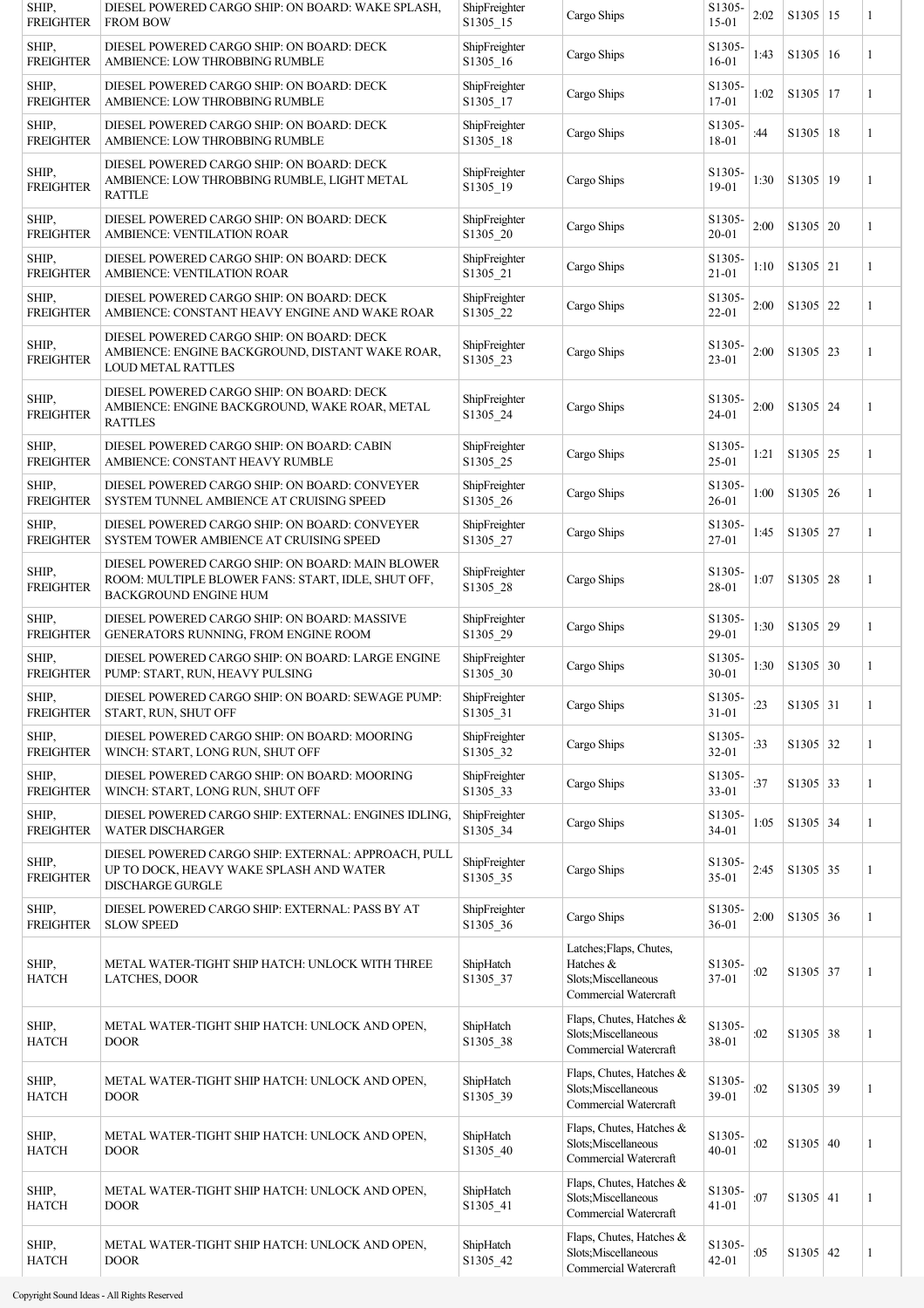| SHIP,<br><b>HATCH</b> | METAL WATER-TIGHT SHIP HATCH: UNLOCK AND OPEN,<br><b>DOOR</b>            | ShipHatch<br>S1305_43 | Flaps, Chutes, Hatches &<br>Slots; Miscellaneous<br>Commercial Watercraft             | S1305-<br>$43 - 01$ | :02 | $S1305$ 43      | 1            |
|-----------------------|--------------------------------------------------------------------------|-----------------------|---------------------------------------------------------------------------------------|---------------------|-----|-----------------|--------------|
| SHIP,<br><b>HATCH</b> | METAL WATER-TIGHT SHIP HATCH: CLOSE, DOOR                                | ShipHatch<br>S1305_44 | Flaps, Chutes, Hatches &<br>Slots; Miscellaneous<br>Commercial Watercraft             | S1305-<br>44-01     | :02 | $S1305$ 44      | 1            |
| SHIP,<br><b>HATCH</b> | METAL WATER-TIGHT SHIP HATCH: CLOSE, DOOR                                | ShipHatch<br>S1305_45 | Flaps, Chutes, Hatches &<br>Slots; Miscellaneous<br>Commercial Watercraft             | S1305-<br>$45 - 01$ | :02 | $S1305$ 45      | 1            |
| SHIP,<br><b>HATCH</b> | METAL WATER-TIGHT SHIP HATCH: CLOSE, DOOR                                | ShipHatch<br>S1305_46 | Flaps, Chutes, Hatches &<br>Slots; Miscellaneous<br>Commercial Watercraft             | S1305-<br>$46 - 01$ | :02 | $S1305 \mid 46$ | 1            |
| SHIP,<br><b>HATCH</b> | METAL WATER-TIGHT SHIP HATCH: CLOSE, DOOR                                | ShipHatch<br>S1305_47 | Flaps, Chutes, Hatches &<br>Slots; Miscellaneous<br>Commercial Watercraft             | S1305-<br>47-01     | :02 | S1305 47        | 1            |
| SHIP,<br><b>HATCH</b> | METAL WATER-TIGHT SHIP HATCH: CLOSE, DOOR                                | ShipHatch<br>S1305_48 | Flaps, Chutes, Hatches &<br>Slots:Miscellaneous<br>Commercial Watercraft              | S1305-<br>48-01     | :01 | $S1305$ 48      | 1            |
| SHIP,<br><b>HATCH</b> | METAL WATER-TIGHT SHIP HATCH: CLOSE AND LOCK, DOOR                       | ShipHatch<br>S1305_49 | Flaps, Chutes, Hatches &<br>Slots; Miscellaneous<br>Commercial Watercraft             | S1305-<br>$49 - 01$ | :01 | S1305 49        | 1            |
| SHIP,<br><b>HATCH</b> | METAL WATER-TIGHT SHIP HATCH: CLOSE AND LOCK, DOOR                       | ShipHatch<br>S1305_50 | Flaps, Chutes, Hatches &<br>Slots; Miscellaneous<br>Commercial Watercraft             | S1305-<br>$50 - 01$ | :03 | $S1305 \mid 50$ | 1            |
| SHIP,<br><b>HATCH</b> | METAL WATER-TIGHT SHIP HATCH: CLOSE AND LOCK, DOOR                       | ShipHatch<br>S1305_51 | Flaps, Chutes, Hatches &<br>Slots; Miscellaneous<br>Commercial Watercraft             | S1305-<br>51-01     | :02 | $S1305$ 51      | 1            |
| SHIP,<br><b>HATCH</b> | METAL WATER-TIGHT SHIP HATCH: CLOSE AND LOCK WITH<br>THREE LATCHES, DOOR | ShipHatch<br>S1305_52 | Latches; Flaps, Chutes,<br>Hatches &<br>Slots; Miscellaneous<br>Commercial Watercraft | S1305-<br>52-01     | :04 | $S1305$ 52      | 1            |
| SHIP,<br><b>HATCH</b> | SMALL METAL SHIP HATCH: OPEN, DOOR                                       | ShipHatch<br>S1305_53 | Flaps, Chutes, Hatches &<br>Slots; Miscellaneous<br>Commercial Watercraft             | S1305-<br>$53 - 01$ | :03 | $S1305$ 53      | 1            |
| SHIP,<br><b>HATCH</b> | SMALL METAL SHIP HATCH: CLOSE, DOOR                                      | ShipHatch<br>S1305_54 | Flaps, Chutes, Hatches &<br>Slots; Miscellaneous<br>Commercial Watercraft             | S1305-<br>54-01     | :02 | $S1305$ 54      | 1            |
| SHIP.<br><b>HATCH</b> | MEDIUM METAL SHIP HATCH: OPEN, DOOR                                      | ShipHatch<br>S1305_55 | Flaps, Chutes, Hatches &<br>Slots; Miscellaneous<br>Commercial Watercraft             | S1305-<br>55-01     | :04 | $S1305 \mid 55$ |              |
| SHIP,<br><b>HATCH</b> | MEDIUM METAL SHIP HATCH: CLOSE AND LOCK, DOOR                            | ShipHatch<br>S1305_56 | Flaps, Chutes, Hatches &<br>Slots; Miscellaneous<br>Commercial Watercraft             | S1305-<br>56-01     | :05 | $S1305$ 56      | 1            |
| SHIP,<br><b>HATCH</b> | LARGE METAL SHIP HATCH: OPEN OR CLOSE, DOOR                              | ShipHatch<br>S1305_57 | Flaps, Chutes, Hatches &<br>Slots;Miscellaneous<br>Commercial Watercraft              | S1305-<br>57-01     | :01 | S1305 57        | 1            |
| SHIP,<br><b>HATCH</b> | LARGE METAL SHIP HATCH: OPEN OR CLOSE, DOOR                              | ShipHatch<br>S1305_58 | Flaps, Chutes, Hatches &<br>Slots; Miscellaneous<br>Commercial Watercraft             | S1305-<br>58-01     | :02 | $S1305$ 58      | 1            |
| SHIP,<br><b>HATCH</b> | LARGE METAL SHIP HATCH: CLOSE, DOOR                                      | ShipHatch<br>S1305_59 | Flaps, Chutes, Hatches &<br>Slots; Miscellaneous<br>Commercial Watercraft             | S1305-<br>59-01     | :01 | $S1305$ 59      | 1            |
| SHIP,<br><b>HATCH</b> | LARGE METAL SHIP HATCH: CLOSE, DOOR                                      | ShipHatch<br>S1305_60 | Flaps, Chutes, Hatches &<br>Slots; Miscellaneous<br>Commercial Watercraft             | S1305-<br>60-01     | :02 | S1305   60      | 1            |
| SHIP,<br><b>HATCH</b> | LARGE METAL SHIP HATCH: CLOSE, DOOR                                      | ShipHatch<br>S1305_61 | Flaps, Chutes, Hatches &<br>Slots; Miscellaneous<br>Commercial Watercraft             | S1305-<br>61-01     | :01 | $S1305$ 61      | 1            |
| <b>SHIP, HORN</b>     | SMALL AIR HORN: SINGLE SHORT BLAST                                       | ShipHorn<br>S1305_62  | Horns; Miscellaneous<br>Commercial Watercraft                                         | S1305-<br>$62 - 01$ | :03 | S1305 62        | $\mathbf{1}$ |
| <b>SHIP, HORN</b>     | SMALL AIR HORN: SINGLE SHORT BLAST                                       | ShipHorn<br>S1305_63  | Horns; Miscellaneous<br>Commercial Watercraft                                         | S1305-<br>63-01     | :05 | S1305   63      | 1            |
| SHIP, HORN            | SMALL AIR HORN: SINGLE LONG BLAST                                        | ShipHorn<br>S1305_64  | Horns; Miscellaneous<br>Commercial Watercraft                                         | S1305-<br>64-01     | :05 | S1305   64      | 1            |
| SHIP, HORN            | SMALL AIR HORN: SINGLE LONG BLAST                                        | ShipHorn<br>S1305_65  | Horns; Miscellaneous<br>Commercial Watercraft                                         | S1305-<br>65-01     | :08 | S1305   65      | 1            |
| SHIP, HORN            | <b>SMALL AIR HORN: TWO BLASTS</b>                                        | ShipHorn<br>S1305_66  | Horns; Miscellaneous<br>Commercial Watercraft                                         | S1305-<br>66-01     | :05 | S1305   66      | $\mathbf{1}$ |
|                       |                                                                          |                       |                                                                                       |                     |     |                 |              |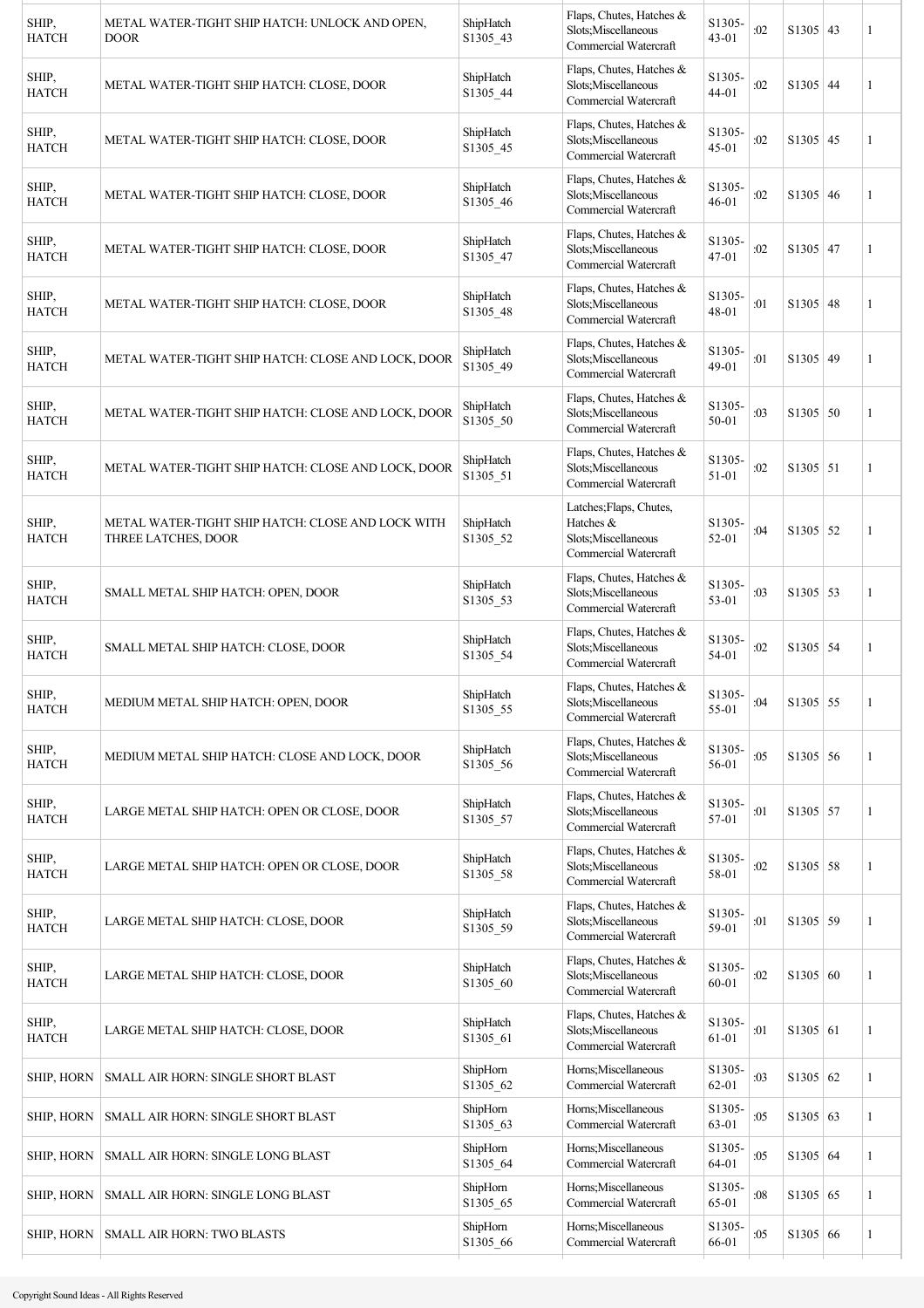| SHIP, HORN        | <b>SMALL AIR HORN: THREE BLASTS</b>                                                                             | ShipHorn<br>S1305_67 | Horns; Miscellaneous<br>Commercial Watercraft | S1305-<br>67-01                  | :10  | $S1305$ 67     | 1            |
|-------------------|-----------------------------------------------------------------------------------------------------------------|----------------------|-----------------------------------------------|----------------------------------|------|----------------|--------------|
| SHIP, HORN        | SMALL AIR HORN: EXTERNAL: SINGLE SHORT BLAST, FROM<br><b>LAND</b>                                               | ShipHorn<br>S1305_68 | Horns; Miscellaneous<br>Commercial Watercraft | S1305-<br>68-01                  | :04  | S1305 68       | 1            |
| SHIP, HORN        | SMALL AIR HORN: EXTERNAL: SINGLE SHORT BLAST, FROM<br>LAND                                                      | ShipHorn<br>S1305_69 | Horns; Miscellaneous<br>Commercial Watercraft | S1305-<br>69-01                  | :04  | S1305 69       | 1            |
| SHIP, HORN        | LARGE AIR HORN: SINGLE LONG BLAST                                                                               | ShipHorn<br>S1305_70 | Horns; Miscellaneous<br>Commercial Watercraft | S1305-<br>$70 - 01$              | :05  | S1305 70       | 1            |
| SHIP, HORN        | LARGE AIR HORN: SINGLE LONG BLAST                                                                               | ShipHorn<br>S1305_71 | Horns; Miscellaneous<br>Commercial Watercraft | S1305-<br>$71 - 01$              | :07  | $S1305$ 71     | 1            |
| SHIP, HORN        | LARGE AIR HORN: SINGLE LONG BLAST                                                                               | ShipHorn<br>S1305_72 | Horns; Miscellaneous<br>Commercial Watercraft | S1305-<br>$72 - 01$              | :10  | S1305 72       | 1            |
| SHIP, HORN        | LARGE AIR HORN: SINGLE LONG BLAST                                                                               | ShipHorn<br>S1305_73 | Horns; Miscellaneous<br>Commercial Watercraft | S1305-<br>73-01                  | :10  | S1305 73       | 1            |
| <b>SHIP, HORN</b> | LARGE AIR HORN: SINGLE LONG BLAST                                                                               | ShipHorn<br>S1305_74 | Horns; Miscellaneous<br>Commercial Watercraft | S1305-<br>74-01                  | :15  | S1305 74       | 1            |
| <b>SHIP, HORN</b> | LARGE AIR HORN: TWO SHORT BLASTS                                                                                | ShipHorn<br>S1305_75 | Horns; Miscellaneous<br>Commercial Watercraft | S1305-<br>75-01                  | :05  | S1305 75       | $\mathbf{1}$ |
| <b>SHIP, HORN</b> | LARGE AIR HORN: TWO LONG BLASTS                                                                                 | ShipHorn<br>S1305_76 | Horns; Miscellaneous<br>Commercial Watercraft | S1305-<br>76-01                  | :22  | S1305 76       | 1            |
| <b>SHIP, HORN</b> | LARGE AIR HORN: TWO LONG BLASTS                                                                                 | ShipHorn<br>S1305_77 | Horns; Miscellaneous<br>Commercial Watercraft | S1305-<br>77-01                  | :25  | S1305 77       | 1            |
| SHIP, HORN        | SHIP SIGNAL HORN: TWO SHORT BLASTS, CLOSE UP                                                                    | ShipHorn<br>S1305_78 | Horns; Miscellaneous<br>Commercial Watercraft | S1305-<br>78-01                  | :01  | S1305 78       | 1            |
| SHIP, HORN        | SHIP SIGNAL HORN: FIVE SHORT BLASTS, CLOSE UP                                                                   | ShipHorn<br>S1305_79 | Horns; Miscellaneous<br>Commercial Watercraft | S1305-<br>79-01                  | :03  | S1305 79       | 1            |
| SHIP, HORN        | SHIP SIGNAL HORN: ONE LONG BLAST, CLOSE UP                                                                      | ShipHorn<br>S1305_80 | Horns; Miscellaneous<br>Commercial Watercraft | S1305-<br>80-01                  | :02  | S1305   80     | 1            |
| SHIP, HORN        | SHIP SIGNAL HORN: ONE LONG AND TWO SHORT BLASTS,<br><b>CLOSE UP</b>                                             | ShipHorn<br>S1305_81 | Horns; Miscellaneous<br>Commercial Watercraft | S1305-<br>81-01                  | :03  | S1305   81     | 1            |
| <b>SHIP, NAVY</b> | NAVY FRIGATE: ON BOARD: DRIVE AT SLOW SPEED,<br>INCREASE THROTTLE TO CRUISING SPEED, FROM ENGINE<br><b>ROOM</b> | ShipNavy<br>S1306_01 | Miscellaneous Commercial<br>Watercraft        | S1306-<br>$01 - 01$              | 1:49 | $S1306 \mid 1$ | 1            |
| SHIP, NAVY        | NAVY FRIGATE: ON BOARD: DRIVE AT CRUISING SPEED,<br>CLOSE UP OF DRIVE SHAFT, FROM ENGINE ROOM                   | ShipNavy<br>S1306_02 | Miscellaneous Commercial<br>Watercraft        | S1306-<br>$02 - 01$              | 1:30 | $S1306$   2    | 1            |
| SHIP, NAVY        | NAVY FRIGATE: ON BOARD: DRIVE AT CRUISING SPEED, LOW<br>THROBBING, FROM ENGINE ROOM                             | ShipNavy<br>S1306_03 | Miscellaneous Commercial<br>Watercraft        | S1306-<br>$03 - 01$              | 1:36 | $S1306 \mid 3$ |              |
| SHIP, NAVY        | NAVY FRIGATE: ON BOARD: DRIVE AT CRUISING SPEED,<br>INCREASE THROTTLE TO FAST SPEED, FROM ENGINE ROOM           | ShipNavy<br>S1306 04 | Miscellaneous Commercial<br>Watercraft        | S <sub>1306</sub> -<br>$04 - 01$ | 1:40 | $S1306 \mid 4$ | 1            |
| SHIP, NAVY        | NAVY FRIGATE: ON BOARD: DRIVE AT CRUISING SPEED,<br>INCREASE THROTTLE TO FAST SPEED, FROM ENGINE ROOM           | ShipNavy<br>S1306_05 | Miscellaneous Commercial<br>Watercraft        | S1306-<br>$05 - 01$              | 1:24 | $S1306 \mid 5$ | $\mathbf{1}$ |
| SHIP, NAVY        | NAVY FRIGATE: ON BOARD: ENGINE ROOM AMBIENCE:<br><b>CONSTANT RUMBLE</b>                                         | ShipNavy<br>S1306_06 | Miscellaneous Commercial<br>Watercraft        | S1306-<br>$06 - 01$              | 1:31 | S1306 6        | 1            |
| <b>SHIP, NAVY</b> | NAVY FRIGATE: ON BOARD: TURBINE POWER WHINE                                                                     | ShipNavy<br>S1306_07 | Miscellaneous Commercial<br>Watercraft        | S1306-<br>$07 - 01$              | :32  | $S1306 \mid 7$ | 1            |
| <b>SHIP, NAVY</b> | NAVY FRIGATE: ON BOARD: TURBINE POWER WHINE                                                                     | ShipNavy<br>S1306_08 | Miscellaneous Commercial<br>Watercraft        | S1306-<br>08-01                  | 1:00 | S1306   8      | 1            |
| SHIP, NAVY        | NAVY FRIGATE: ON BOARD: TURBINE POWER WHINE,<br><b>ENGINE VARIATIONS</b>                                        | ShipNavy<br>S1306 09 | Miscellaneous Commercial<br>Watercraft        | S1306-<br>$09 - 01$              | 1:00 | S1306 9        | 1            |
| SHIP, NAVY        | NAVY FRIGATE: ON BOARD: HEAVY WAKE ROAR, FROM<br><b>STERN</b>                                                   | ShipNavy<br>S1306 10 | Miscellaneous Commercial<br>Watercraft        | S1306-<br>$10 - 01$              | 1:30 | S1306 10       | $\mathbf{1}$ |
| SHIP, NAVY        | NAVY FRIGATE: ON BOARD: HEAVY WAKE ROAR, FROM<br><b>STERN</b>                                                   | ShipNavy<br>S1306 11 | Miscellaneous Commercial<br>Watercraft        | S1306-<br>$11 - 01$              | 1:30 | $S1306$   11   | 1            |
| SHIP, NAVY        | NAVY FRIGATE: ON BOARD: HEAVY WAKE ROAR, FROM<br><b>STERN</b>                                                   | ShipNavy<br>S1306 12 | Miscellaneous Commercial<br>Watercraft        | S1306-<br>$12 - 01$              | 1:30 | S1306 12       | 1            |
| <b>SHIP, NAVY</b> | NAVY FRIGATE: ON BOARD: HEAVY WAKE ROAR, FROM SIDE                                                              | ShipNavy<br>S1306_13 | Miscellaneous Commercial<br>Watercraft        | S1306-<br>$13 - 01$              | 1:06 | S1306 13       | 1            |
| SHIP, NAVY        | NAVY FRIGATE: ON BOARD: DECK AMBIENCE: LOW RUMBLE,<br><b>VENTILATION</b>                                        | ShipNavy<br>S1306_14 | Miscellaneous Commercial<br>Watercraft        | S <sub>1306</sub> -<br>$14 - 01$ | 1:30 | $S1306$   14   | 1            |
| SHIP, NAVY        | NAVY FRIGATE: ON BOARD: DECK AMBIENCE: LOW RUMBLE,<br><b>LIGHT VOICES</b>                                       | ShipNavy<br>S1306_15 | Miscellaneous Commercial<br>Watercraft        | S1306-<br>$15 - 01$              | 1:00 | S1306 15       | 1            |
| SHIP, NAVY        | NAVY FRIGATE: ON BOARD: EXHAUST ROOM: CONSTANT<br><b>ROAR</b>                                                   | ShipNavy<br>S1306_16 | Miscellaneous Commercial<br>Watercraft        | S1306-<br>$16 - 01$              | 1:00 | S1306 16       | 1            |
| SHIP, NAVY        | NAVY FRIGATE: ON BOARD: PUMP ROOM: CONSTANT AIRY<br><b>ROAR</b>                                                 | ShipNavy<br>S1306 17 | Miscellaneous Commercial<br>Watercraft        | S1306-<br>$17 - 01$              | 1:05 | $S1306$   17   | 1            |